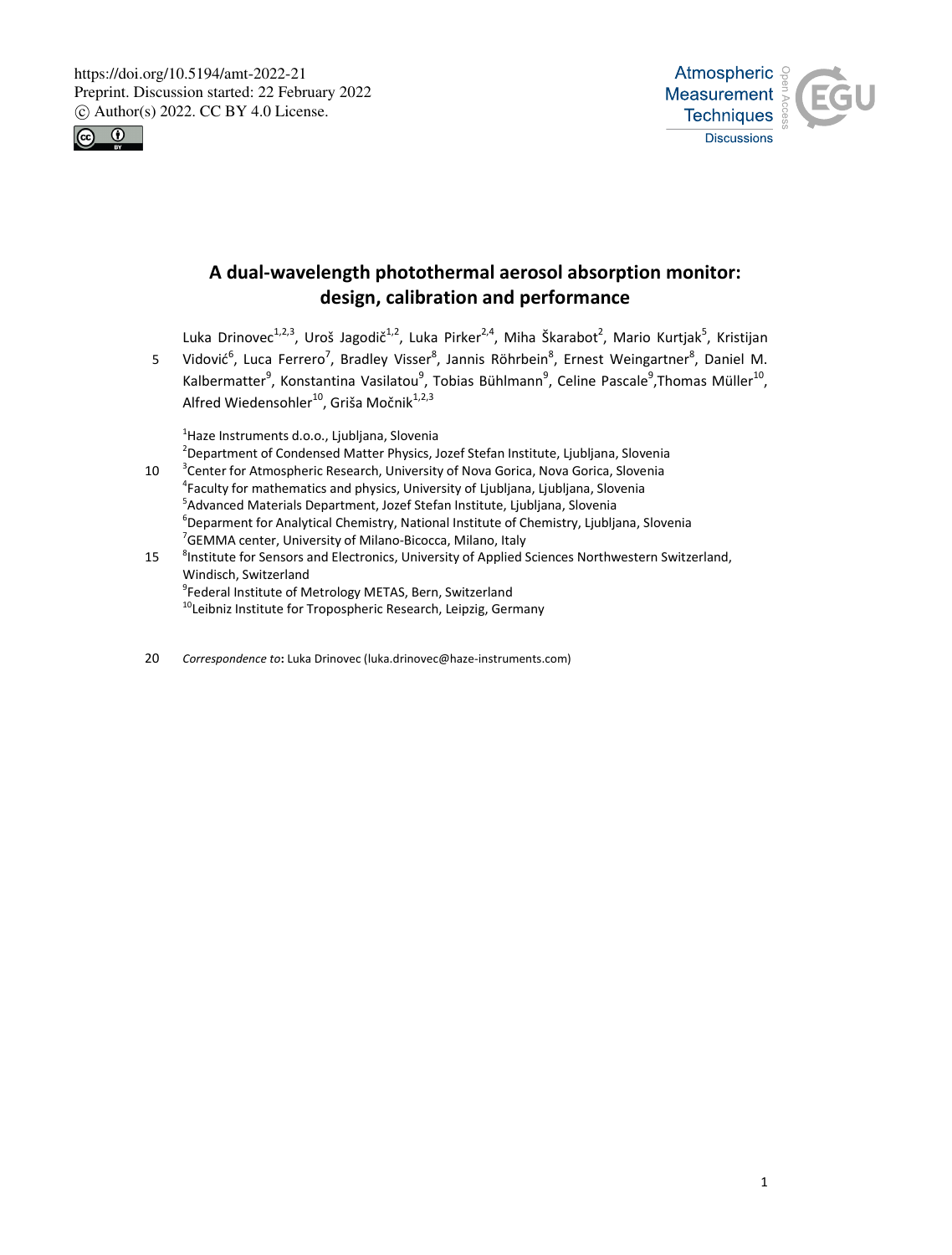



### **Abstract**

There exists a lack of aerosol absorption measurement techniques with low uncertainties and without artefacts. We have developed a two-wavelength Photothermal Aerosol Absorption Monitor 25 (PTAAM-2λ), which measures the aerosol absorption coefficient at 532 and 1064 nm. Here we describe its design, calibration and mode of operation and evaluate its applicability, limits and

- uncertainties. The 532 nm channel was calibrated with  $\textdegree{}1$  µmol/mol NO<sub>2</sub>, whereas the 1064 nm channel was calibrated using measured size distribution spectra of nigrosin particles and a Mie calculation. Since the aerosolized nigrosin used for calibration was dry, we determined the imaginary
- 30 part of the refractive index of nigrosin from the absorbance measurements on solid thin film samples. The obtained refractive index differed considerably from the one determined using aqueous nigrosin solution. PTAAM-2λ has no scattering artefact and features very low uncertainties: 4% and 6% for the absorption coefficient at 532 nm and 1064 respectively; and 9% for the absorption Ångström exponent. The artefact-free nature of the measurement method allowed us to investigate
- 35 the artefacts of filter photometers. Both the Aethalometer AE33 and the CLAP suffer from the crosssensitivity to scattering – this scattering artefact is most pronounced for particles smaller than 70 nm. We observed a strong dependence of the filter multiple scattering parameter on the particle size in the 100-500 nm range. The results from the winter ambient campaign in Ljubljana showed similar multiple scattering parameter values for ambient aerosols and laboratory experiments. The spectral
- 40 dependence of this parameter resulted in AE33 reporting the absorption Ångström exponent for different soot samples with values biased 0.17-0.3 higher than the PTAAM-2λ measurement. Photothermal interferometry is a promising method for reference aerosol absorption measurements.

45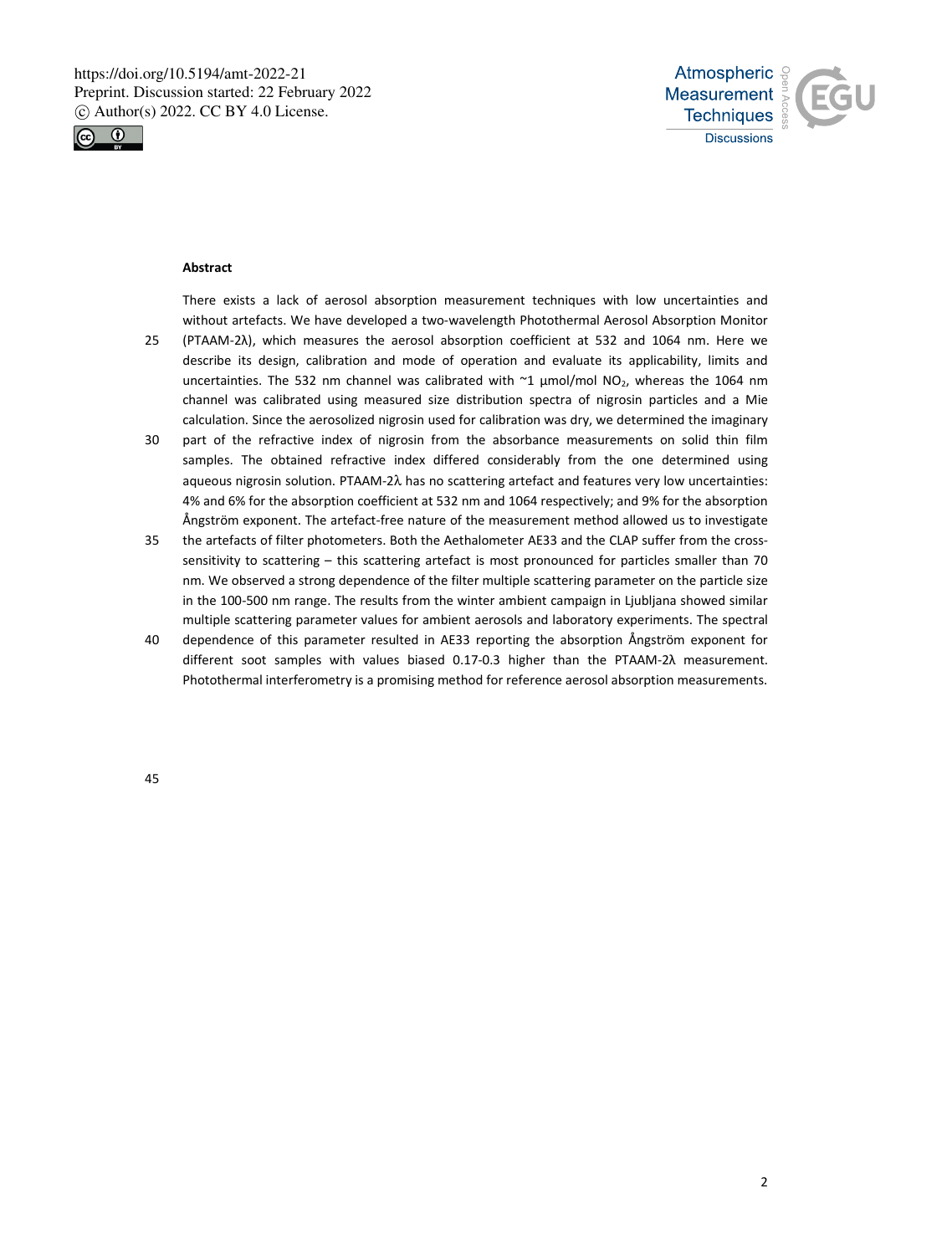



#### **1 Introduction**

Absorption of sunlight by aerosols, especially black carbon, and the related (semi)indirect effects of these aerosols are collectively the second leading cause of atmospheric warming (Bond et al., 2013). The same light-absorbing aerosols have serious detrimental health effects (Janssen et al., 2011;

- 50 Janssen et al., 2012). They can be directly emitted into the atmosphere (primary aerosols black carbon and a fraction of the light-absorbing organic aerosols) or produced in the atmosphere from precursor gases (secondary aerosols - some of the light-absorbing organic aerosols) and their optical properties change with ageing (Saleh et al., 2013; Kumar et al., 2018). Their short atmospheric lifetime (compared to  $CO<sub>2</sub>$ ) makes them an appealing target for fast abatement and is responsible for
- 55 their heterogeneity. Climate models do not agree with or capture all the complexity of aerosol absorption observations (Bond et al., 2013; Samset et al., 2018). In order to quantify any reduction in atmospheric heating (Ferrero et al., 2014), aerosol absorption needs to be measured precisely and accurately in many different types of sites, especially regional background sites (Zanatta et al., 2016). Moreover, the measurement of absorption coefficient should be done at different wavelengths for
- 60 the understanding the direct and semi-indirect aerosol effects on the climate (Samset et al., 2018) and for determining the heating rates, the contribution of sources to these effects and the role of clouds (Ferrero et al., 2021). The increase of absorption at lower wavelengths can be parameterised as an increased absorption Ångström exponent (AAE) compared to AAE=1 exhibited by black carbon. This increase can be due to the presence of absorbing organic aerosol (Kirchstetter et al., 2004) or
- 65 organic and inorganic coatings on black carbon (Zhang et al., 2018; Virkkula, 2020). The source (or combustion efficiency) specific AAE can be used in source apportionment of black carbon (Sandradewi et al., 2008; Zotter et al., 2017). However, the measurement of the aerosol absorption coefficient is still a challenging task.
- The absorption coefficient has been most often determined using the most practical instrumentation 70 – filter absorption photometers: the Aethalometer, the Particle Soot Absorption Photometer (PSAP), the Continuous Light Absorption Photometer (CLAP) and the Multiple Angle Absorption Photometer (MAAP) (Rosen et al., 1978; Drinovec et al., 2015; Bond et al., 1999; Ogren et al., 2017; Petzold et al., 2002), where the measurement of light attenuation in the sample-laden filter relative to the clean filter is converted to mass equivalent black carbon concentration (BC) (Petzold et al., 2013) or the
- 75 absorption coefficient. This type of measurement requires different assumptions which are hard to verify. The enhancement of absorption in the scattering filter matrix and the mass absorption crosssections are two external parameters which need to be determined. Additionally, the measurement is non-linear and the reduction of the sensitivity due to filter loading and the cross-sensitivity to scattering are artefacts, the contributions of which are either assumed (Bond et al., 1999; Ogren et
- 80 al., 2017) or measured to different extents (Petzold et al., 2002; Drinovec et al., 2015). Postprocessing algorithms were developed to compensate the loading or concentration effects (Weingartner et al., 2003; Virkkula et al., 2007; Collaud Coen et al., 2010; Hyvärinen et al., 2013). These effects are, to a degree, sample dependent, so the data analysis requires more sophisticated approaches (Drinovec et al., 2015; Drinovec et al., 2017) and an additional measurement of 85 scattering is needed (Arnott et al., 2005; Ogren et al., 2017; Yus et al., 2021) to fully compensate for
- the sensitivity dependence on the sample single-scattering albedo (SSA) and other artefacts.

In situ methods (i.e. without collecting the sample on a filter) offer advantages over filter photometers, such as separate measurements of aerosol extinction and scattering coefficients. The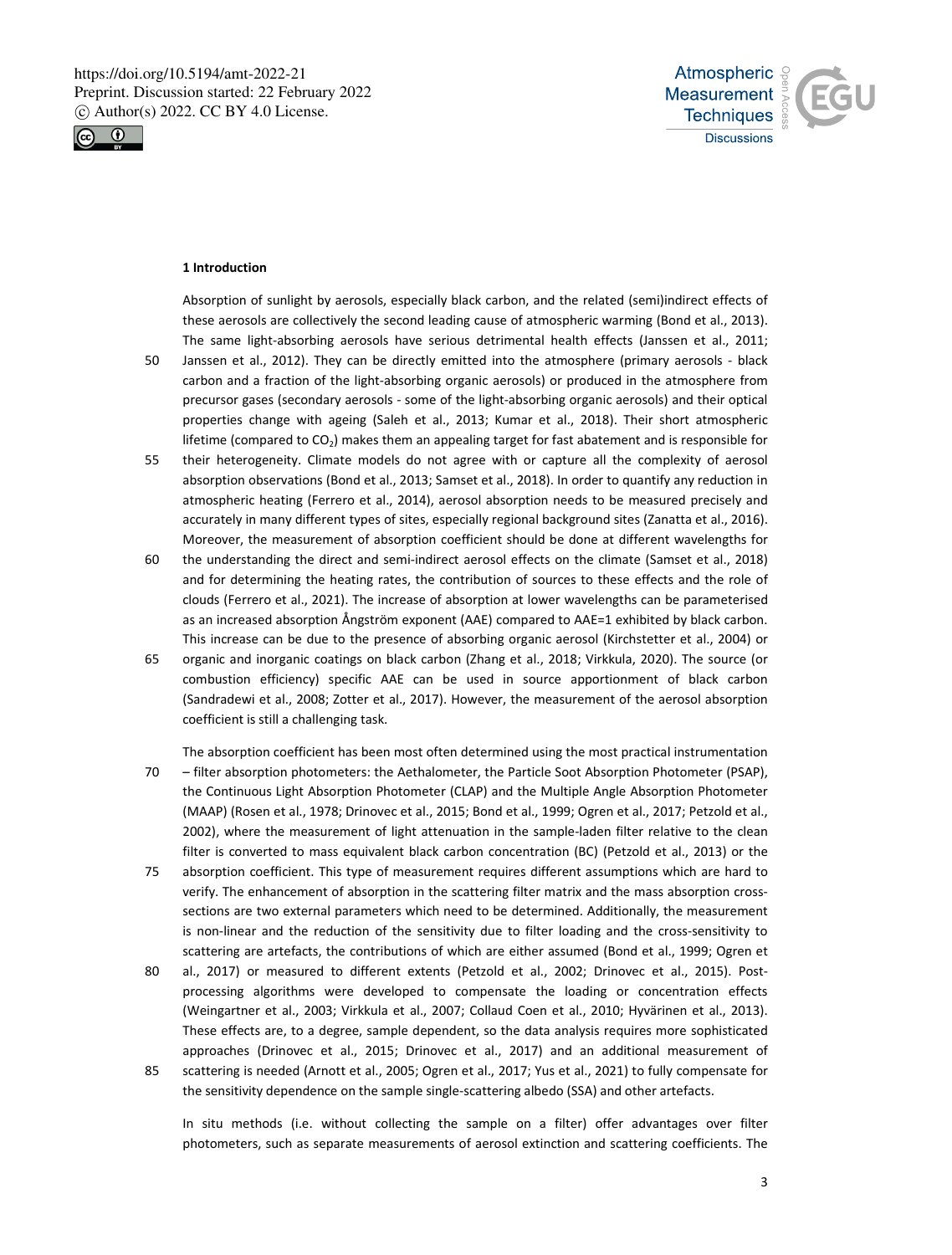



integration of these two measurements in a single instrument (Petzold et al., 2013) allows the 90 measurement of these quantities for the exact same sample and calculation of their difference yields the absorption coefficient. Thus, this method was used as a reference for filter photometer characterization (for example, Bond et al., 1999). However, this measurement is still severely restricted when measuring aerosol exhibiting high SSA, as measurement errors of several percent can result in absorption coefficient errors of above 100%, which requires adherence to a strict 95 measurement and data post-processing algorithm to minimize these errors (Modini et al., 2021). On the other hand, the fractal nature of low-SSA black carbon aerosol and the effect of this morphology on the scattering truncation correction of the nephelometer present a systematic source of error also for measurements at low SSA (Modini et al., 2021).

A direct measurement of the aerosol absorption coefficient would therefore avoid the described 100 issues. This is possible in photoacoustic instruments, in which an air sample is drawn through the sample chamber, where it is illuminated with a powerful pump laser beam. The light absorbed by the aerosol is converted to heat, causing an increase of local temperature. Transport of heat causes changes in density and the acoustic wave is amplified in a chamber that acts as an acoustic resonator. The pump beam is modulated and phase-sensitive detection is used to amplify the signal

105 over the measurement noise. Acoustic resonance amplifies the signal by orders of magnitude but needs to be tracked actively to maintain maximum sensitivity. Moreover, the method experiences systematic biases when the sample contains semi-volatile organic coatings or water. As these substances evaporate from the aerosol, the latent heat causes a reduction of the detected acoustic signal (Arnott et al., 2003; Murphy, 2009; Langridge et al., 2013). A comprehensive review of these 110 different approaches can be found in Moosmüller et al. (2009).

Photothermal interferometry similarly employs a modulated pump laser to heat the sample with the absorbed laser light. A second interferometric laser probes the change of the refractive index caused by light absorption and the subsequent heating and decrease of the density of the sample. The response of photothermal interferometer (PTI) to the aerosol absorption coefficient is linear. The

115 first proposed and realized PTI instruments employed a folded Jamin interferometer due to its inherent mechanical stability and a glancing pumping geometry, where the pump beam and the probe interferometric beam overlap at an acute angle in the sample (Moosmüller and Arnott, 1996; Sedlacek, 2006; Sedlacek and Lee, 2007; Lee and Moosmüller, 2020). A novel folded Mach–Zehnder interferometric design employs a single laser for both heating and interferometric detection (Visser 120 et al., 2020).

Standardization, validation and calibration of the aerosol absorption coefficient measurement require well-defined reference samples: particles or absorbing gases (Arnott et al., 2000). The greatest advantage of in situ methods is the ability of calibration with gases (Arnott et al., 2000; Lack et al., 2006, 2012; Nakayama et al., 2015; Davies et al., 2018), while filter photometers need to be

- 125 compared with each other (Müller et al., 2011; Cuesta-Mosquera et al., 2020) or with other reference instruments (Bond et al., 1999; Arnott et al., 2003) using model aerosols: fullerene soot, spark discharge particles, soot generated with controlled gas combustion, and dyes, especially nigrosin (Bond et al., 1999; Schnaiter et al., 2006; Müller et al., 2011; Cuesta-Mosquera et al., 2020). The advantage of using gases for calibration is conceptual – gas concentration can be measured with
- 130 great precision and accuracy, and its absorption cross-section is usually well known. It is also practical – gas calibration can be performed in the field, while instruments calibrated with aerosolized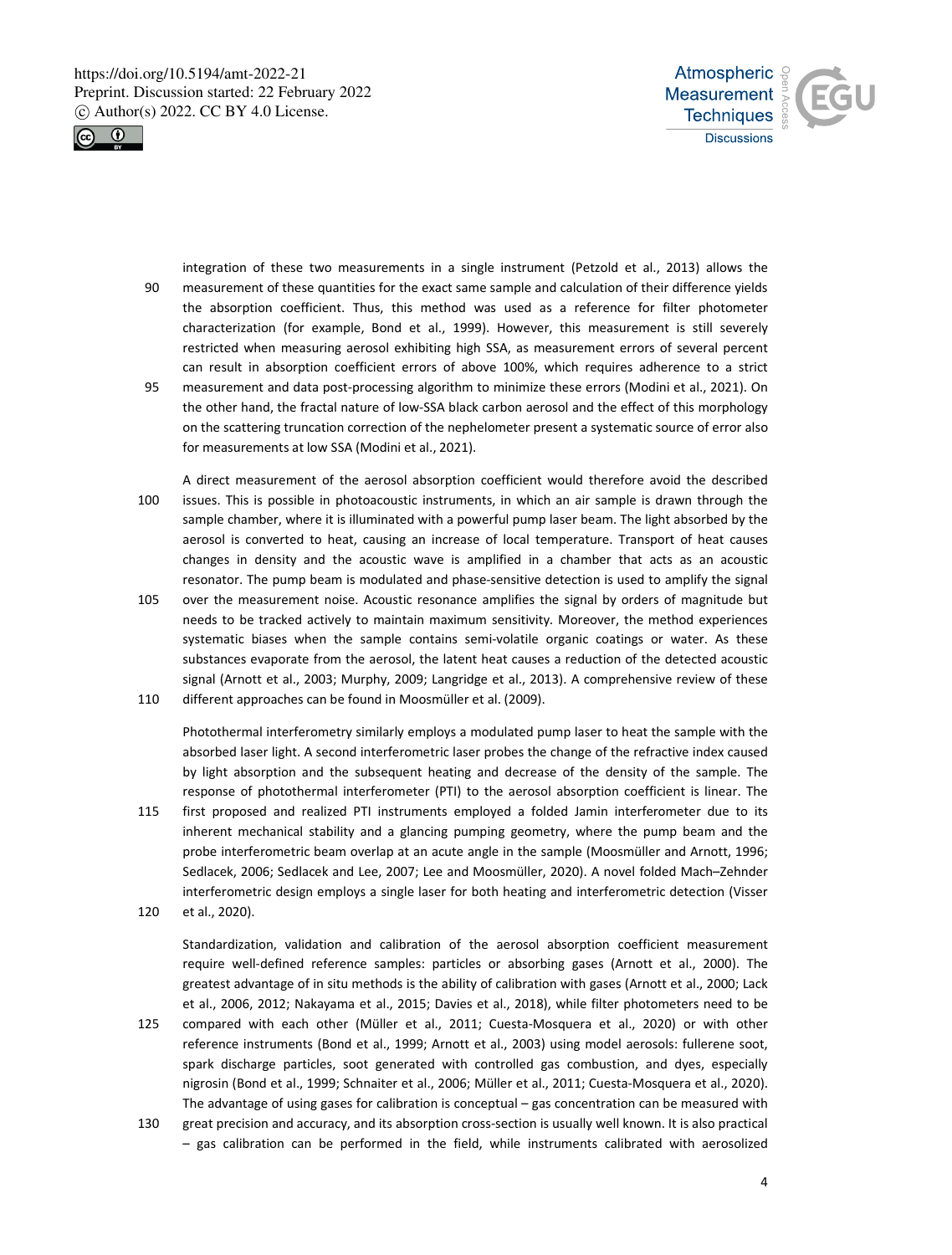



particles need to be sent to a calibration laboratory as this effort requires a sophisticated setup. NO<sub>2</sub>, which absorbs strongly in the blue-green part of the spectrum, is a commonly used calibration gas.

Calibration with  $NO<sub>2</sub>$  is very common, especially for climate studies, because it is usually performed

- 135 at green wavelengths, where the solar spectrum features a maximum. It is also convenient experimentally thanks to the large absorption cross-section of  $NO<sub>2</sub>$  in this part of the visible spectrum. However, calibration with gases at longer wavelengths (e.g. in the red or infrared parts of the spectrum) is either extremely challenging or impossible. Yet, these regions are important as they allow the determination of the aerosol absorption wavelength dependence over the whole solar
- 140 spectrum. This enables a conceptually simple definition of BC, separate from light-absorbing organic aerosols, which feature most of their absorption at lower wavelengths (Kirchstetter et al., 2004; Lack et al., 2008), and the conversion of the optical measurement into BC. To calibrate absorption instruments at longer wavelengths, absorbing particles can be used instead of gases, e.g., Aquadag (Foster et al., 2019), absorbing polystyrene spheres (Lack et al., 2009) and especially nigrosin (Lack et
- 145 al, 2006; Bluvshtein et al., 2017; Foster et al., 2019). Nigrosin is water soluble and forms spherical aerosols, which can be well described using Mie theory. It has been shown that polydisperse nigrosin can be used for calibration (Foster et al., 2019).

This work describes a novel photothermal interferometer design, which allows for simultaneous and colocated absorption measurements at two wavelengths. The article has been divided into a number

- 150 of sections to provide a thorough treatment of the instrument: firstly the physical construction of the instrument is described, with a special focus on the novel geometry of the pump and probe beams in the sample chamber. The temporal evolution of the signal measured by the photodiodes during the modulation period of the pump beam and the selection of the modulation frequency is then discussed. Subsequently a noise analysis is performed, showing the sources of noise in the
- 155 instrument. Following this the operation of the interferometer and the interferometric signal is detailed. A section of the article is then dedicated to the two-wavelength calibration procedure. The linearity of the measurement is demonstrated and the stability and noise of the instrument are determined. Finally, the results obtained with the instrument during a number of laboratory and ambient campaigns are presented.

160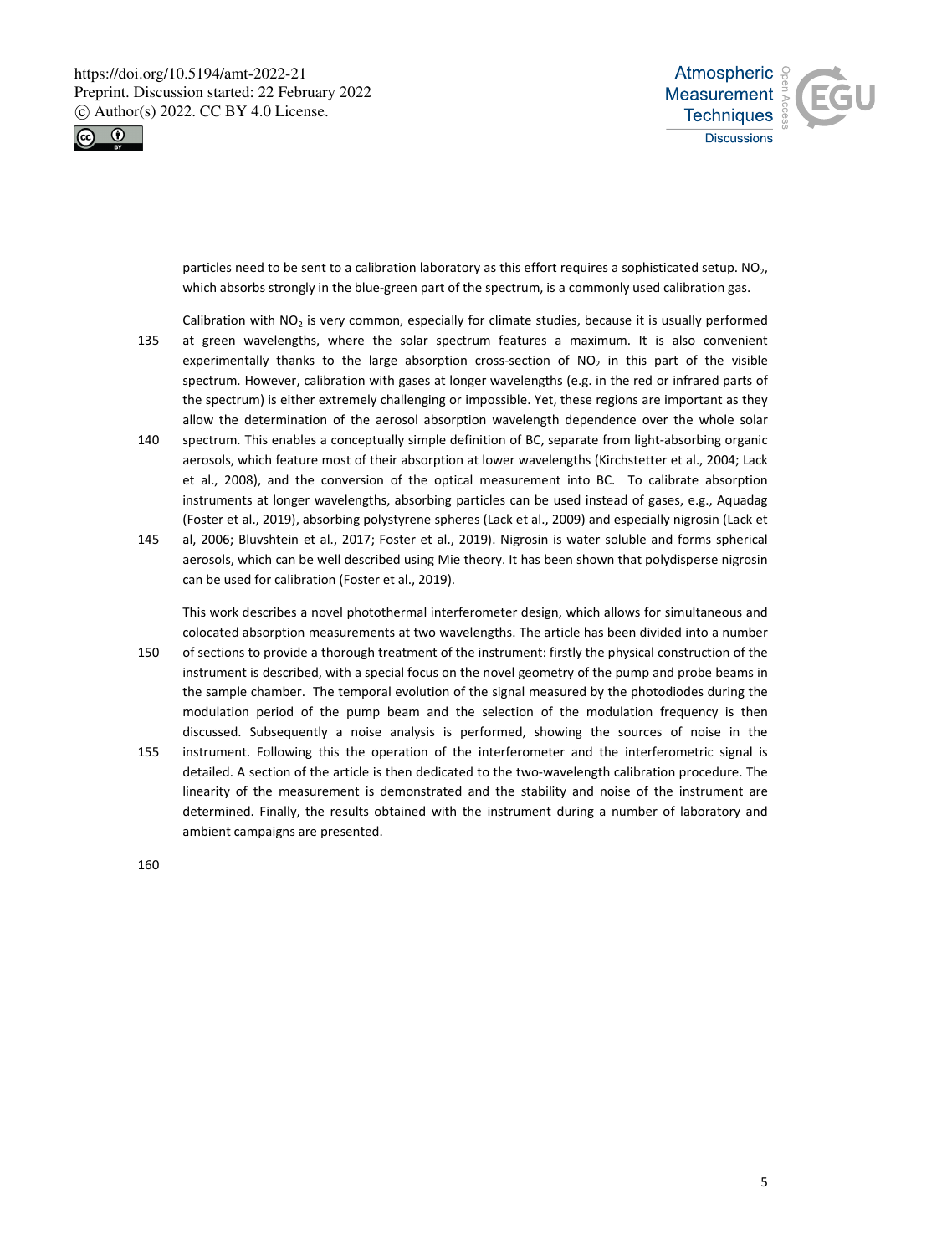



# **2 Materials and methods**

#### **2.1 Chemicals**

Nigrosin (Acid black 2, Nigrosin water soluble, CAS 8005-03-6) and ammonium sulphate (Mascagnite,

165 ReagentPlus®, CAS 7783-20-2) were obtained from Sigma-Aldrich. Aqueous solutions of nigrosin (labelled, N1-N4) and ammonium sulphate (AS1-AS3) were prepared by dissolving chemicals in ultrapure water (Milli-Q) (Table 1).

**Table 1. Designations of the aqueous solutions of nigrosin (N1-N4) and ammonium sulfate which were nebulized.** 

| Sample          | Concentration (g/l) |
|-----------------|---------------------|
| N <sub>1</sub>  | 0.01                |
| N <sub>2</sub>  | 0.1                 |
| N <sub>3</sub>  | 1                   |
| N <sub>4</sub>  | 10                  |
| AS1             | 0.01                |
| AS <sub>2</sub> | 0.1                 |
| AS3             | 1                   |

170

Solid nigrosin samples were prepared on microscope slides by drying the aqueous solutions of nigrosin (see sample photographs in Supplement S5.3). Glass slides were first cleaned with isopropyl alcohol, then a hydrophilic layer was produced by dipping the slide into a 4% detergent solution (Hellmanex III) for 30 seconds and flushing the slide with Milli-Q water. Finally 0.2 ml of nigrosin 175 solution was spread on a surface of approx. 6 cm<sup>2</sup> and left to dry for 12 hours.

Two bottles of 1 μmol/mol NO2 in synthetic air were acquired (Traceline, Messer Schweiz AG) for the calibration. Calibration of the photothermal aerosol absorption monitor (PTAAM-2λ) at 532 nm was performed by filling a 10 l Tedlar® SCV Gas Sampling Bag (Sigma-Aldrich) with the calibration gas and connecting it to the inlet of the instrument.

#### 180 **2.2 Generation of NO2 reference gas mixture**

Poor stability of reference gas mixtures in the nmol/mol range in pressurized cylinders is a wellknown issue for NO<sub>2</sub> due to its reactivity (USEPA, 2017; Flores et al., 2021). To generate dynamically SI-traceable NO<sub>2</sub> reference gas mixtures at low amount fractions in the field, METAS developed the "traceable mobile permeation generator" (TMPG), which is based on the permeation method (Haerri

- 185 et al., 2017). The main components of the TMPG are a temperature stabilized permeation chamber, with a calibrated temperature sensor in the chamber, and a calibrated mass flow meter. Calibrated permeation units are placed in the permeation chamber. At a constant temperature, the permeation rate, which here is the transfer of  $NO<sub>2</sub>$  from the reservoir of the permeation device through its membrane, becomes stable after a stabilization time of at least 24 h. After stabilization, the  $NO<sub>2</sub>$
- 190 reference gas mixture is continuously generated at the desired amount fraction by setting the flow of the dilution gas.

First, the permeation rate of the permeation unit (produced by Fine Metrology S.r.l.s., Italy) containing high purity  $NO<sub>2</sub>$  was calibrated in a magnetic suspension balance (MSB; Swiss primary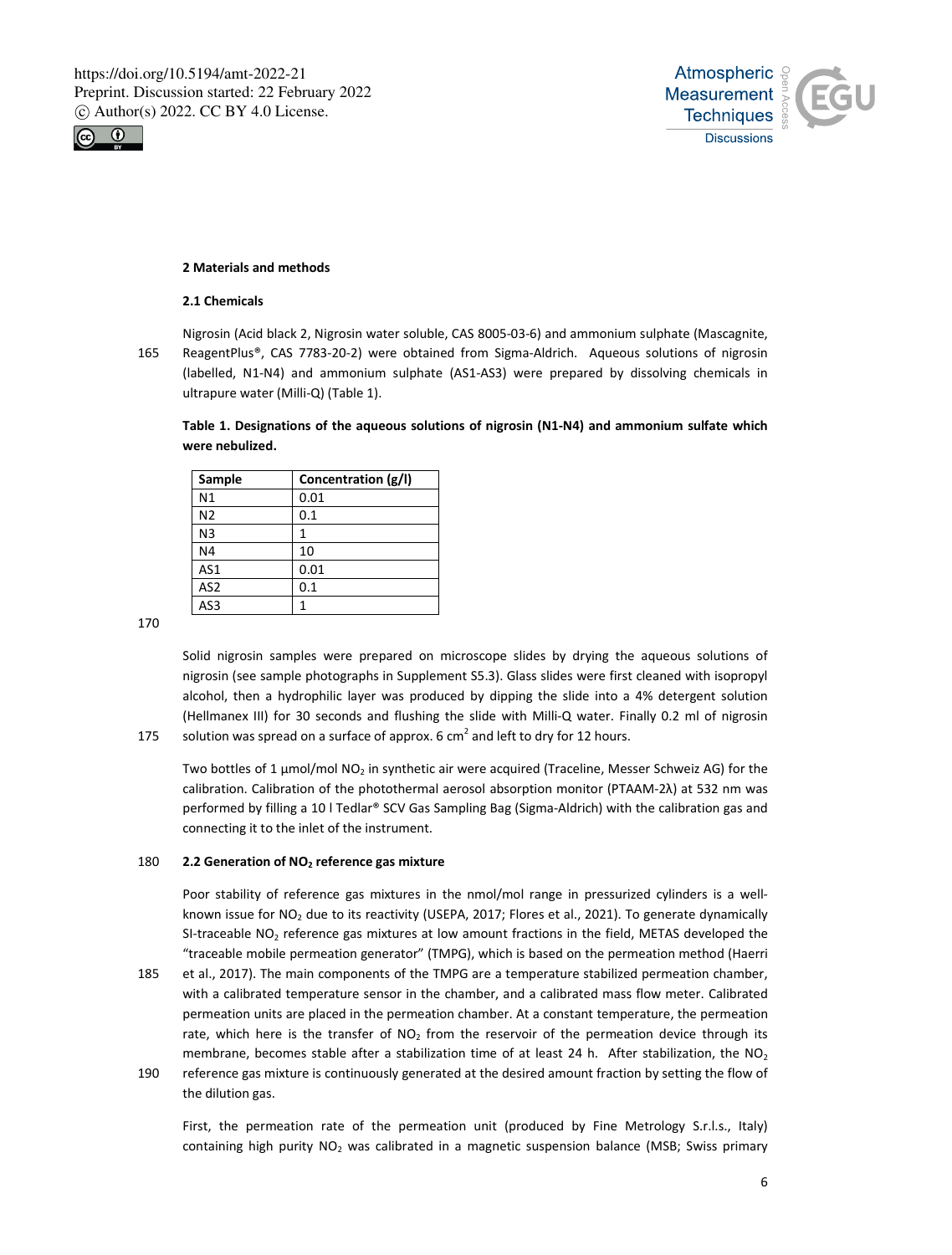



reference system) at 40 and 45 °C at an absolute pressure of 1080 mbar in synthetic air 5.6 for 195 several days. The permeation unit was then placed in the permeation chamber of the TMPG that mimics the conditions in the MSB. TMPG was sent to Ljubljana. After 4 days of stabilization the generated gas was used for calibration of PTAAM-2λ and CAPS NO<sub>2</sub> monitors. After shipment back to METAS the permeator was again analyzed in MSB.

#### **2.3 Laboratory aerosol generation**

200 Nigrosin and ammonium sulfate aerosols were generated using the ATM 226 nebulizer (Topas GmbH, Germany) set to 4 lpm sample flow. The nebulizer was connected to diffusion driers to reduce relative humidity below 30%.

#### **2.4 Soot samples**

Diesel exhaust was collected from the tailpipe of a EURO3 Volkswagen Passat 1.9 TDI at 2500 rpm. 205 An average black carbon emission factor of 1.31 g/kg was previously determined for the selected vehicle (Ježek et al., 2015).

Soot generated by a miniCAST 5201 Type BC (Jing Ltd., Switzerland) was also used as a test aerosol. The physical and optical properties of the soot particles have been reported elsewhere (Ess et al., 2021).

210 Propane soot samples were obtained by collecting the exhaust of a portable propane burner/torch. After ignition the air inlets were closed to generate fuel-rich combustion. Because of slow sample dilution large soot agglomerates were formed.

## **2.5 Absorbance measurements**

Absorbance of nigrosin was measured using a Shimadzu UV-3600 UV-VIS-NIR Spectrophotometer 215 (Shimadzu, Japan). Aqueous solutions of nigrosin were measured in the 10-mm-path quartz cuvette. Solid nigrosin samples were placed at the entrance of the ISR-3100 integrating sphere, which collected all the transmitted illumination.

# **2.6 Reflectance measurements**

Reflectance of nigrosin using a perpendicular beam at 520 and 1064 nm was measured to correct for 220 the reflection losses during the absorbance measurements. Reflectance was calculated by dividing the intensity of the reflected beam with that of the incident beam.

To determine the real part of the refractive index, a measurement of the Brewster  $\theta_B$  angle was performed at 633 and 1064 nm. Measurement was performed on a thick film of nigrosin on a glass slide.

# 225 **2.7 Online instrumentation**

The size distribution of the aerosol particles was measured using a scanning mobility particle sizer (TSI model 3936L75). The instrument was used with an impactor with a 0.0508 cm nozzle. Measured spectra were corrected using the diffusion and the multiple charge correction algorithams. Scattering was measured with the Aurora 4000 – Polar Nephelometer (Ecotech, Australia) set to measure the

230 total and back scattering coefficient.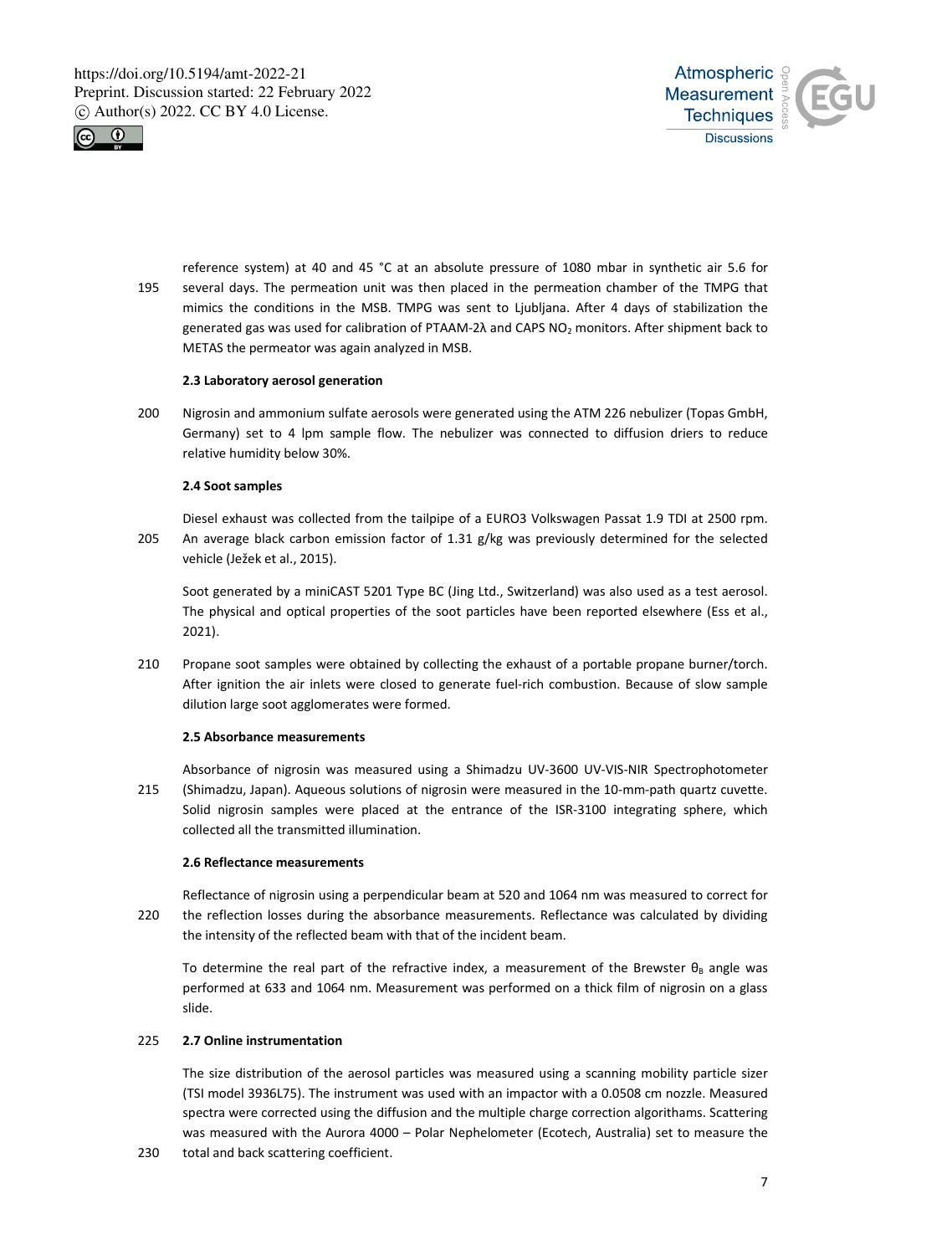



Two filter photometers, an Aethalometer model AE33 (Magee Scientific, USA) and a CLAP (Haze Instruments, Slovenia) were used to obtain attenuation coefficients. The AE33 features a built-in filter loading compensation algorithm (Drinovec et al., 2015) and was using the M8060 filter. The CLAP was run using the Azumi 371M filter and the data have been compensated manually using the 235 algorithm by Ogren et al. (2017).

Two  $NO<sub>2</sub>$  monitors based on cavity ring-down spectroscopy were used to determine  $NO<sub>2</sub>$  amount fraction. In 2020, a NO<sub>2</sub> analyzer – model T500U (Teledyne, USA) was used. In 2021, the CAPS NO<sub>2</sub> monitor (Aerodyne research, USA) was used.

# **2.8 Offline instrumentation**

240 To determine the morphology of the diesel exhaust, propane soot, and nigrosin samples, a FEI HeliosNanolab 650 (Thermo Fischer Scientific, Waltham, MA, USA) scanning electron microscope (SEM) operating at 1 kV accelerating voltage was used. The samples were mounted on SEM holders with carbon tape and coated with a few nm of carbon to prevent charging effects.

To determine the laser stability during warmup and operation, the spectra of the 532 nm DPSS laser 245 were measured with a spectrometer (Shamrock SR-500i, Andor) equipped with a cooled EMCCD camera (Newton DU970N, Andor).

An atomic force microscope (AFM) Nanoscope IIIa - MultiMode AFM (Digital Instruments, Santa Barbara, CA) equipped with J scanner (100 μm horizontal range) operating in contact mode was used to determine the thickness of the solid nigrosin samples. Measurements were performed by carving

250 a groove in the thin layer of the nigrosin sample all the way down to the glass substrate and measuring the depth of the groove.

# **2.9 Mie calculation**

Mie calculations were performed using Matlab routines for homogeneous spheres (Mätzler, 2002).

# **2.10 Measurement campaigns**

255 The presented data was collected during several measurement campaigns:

- Ljubljana ambient winter campaign 2020: duration: 26 Feb 2020 – 24 Mar 2020; instrumentation: the PTAAM-2λ and the AE33.

- Ljubljana laboratory campaign 2020: first PTAAM-2λ characterization campaign; instrumentation: Aurora 4000, AE33, CLAP, Teledyne NO<sub>2</sub> monitor;

260 - AeroTox laboratory campaign 2020: study on the influence of coating on absorption (Kalbermatter et al., 2021); PTAAM-2λ and SMPS measurements of the uncoated CAST soot and nigrosin are used here

- Ljubljana laboratory campaign 2021: additional PTAAM-2λ characterization measurements; instrumentation: Aurora 4000, AE33, CLAP, Aerodyne research  $NO<sub>2</sub>$  monitor; SMPS.

265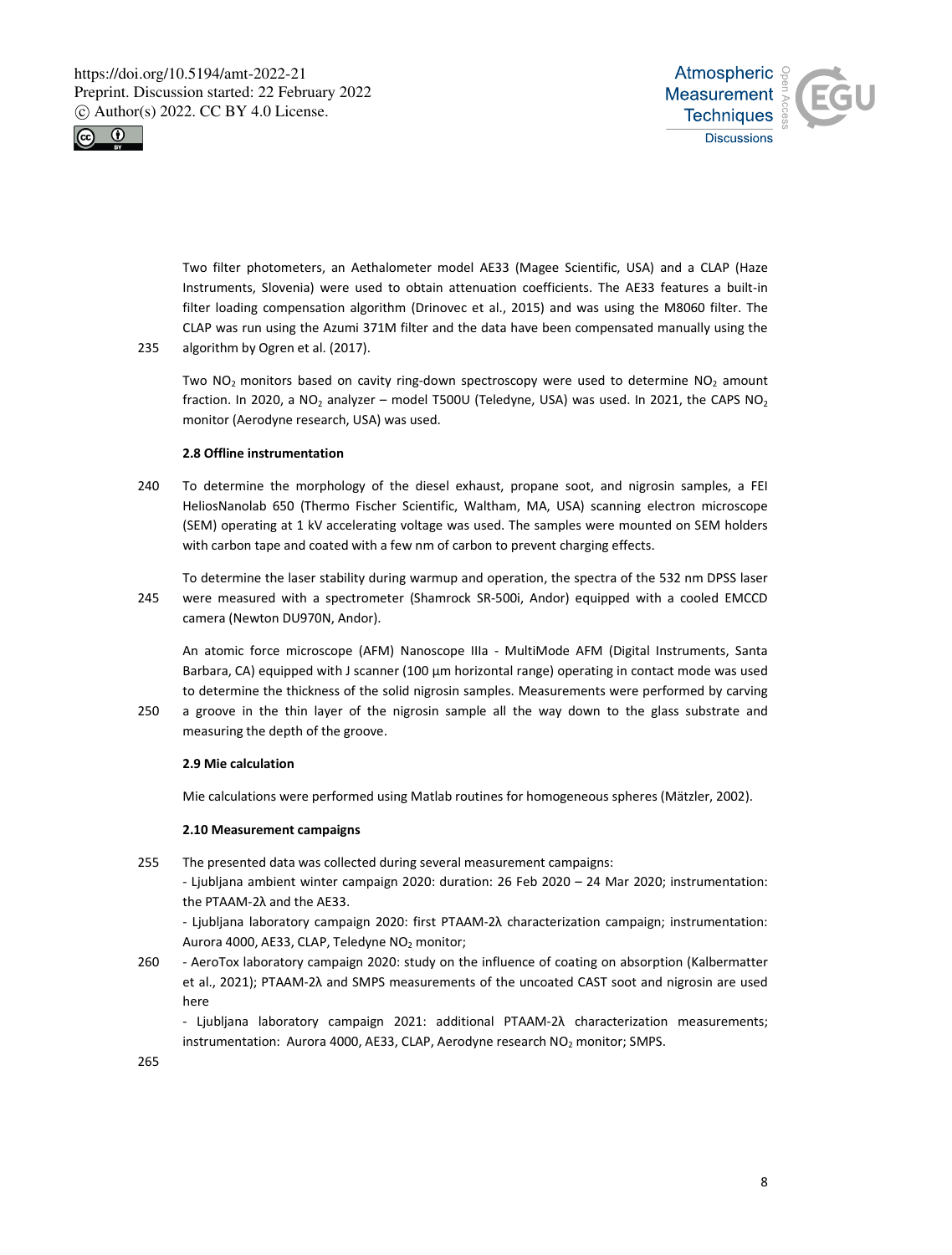



# **3 The instrument description**

### **3.1 The instrument setup**

The dual-wavelength photothermal aerosol absorption monitor (PTAAM-2λ) uses the photothermal effect to measure aerosol absorption. A folded Mach-Zehnder interferometer is used to measure the 270 difference of the optical path between the two interferometer beams (Figure 1). For the probe beam a HeNe laser is coupled into a polarisation-maintaining single mode fiber. The beam exits the fiber via a fiber collimator providing a 0.25 mm diameter free-space beam, which is split into two interferometer beams within a beam-splitter block. The returning beams are combined and the intensity is measured using silicon photodiodes PD1 and PD2 connected to the lock-in amplifier 275 (Zurich instruments, model MFLI).

The sample cell contains pressure, temperature and relative humidity sensors. The interferometer is sealed in the enclosure to protect it from acoustic noise and pressure fluctuations. The optical path length of one of the interferometer beams is controlled by a pressure cell connected to a computercontrolled syringe pump.

280 A 2 W frequency-doubled Nd:YAG laser (532 nm) and a 3 W Nd:YAG (1064 nm) laser are coupled to the multimode optical fibers. Parts of these fibers are shaken by an electromagnetic actuator to homogenise the profiles of the beams exiting the fibers. The pump beams, which are modulated at different frequencies, are collimated and introduced by dichroic mirrors into the interferometer. The powers of the pump beams are monitored with photodiodes P1 and P2.



**Figure 1. Schematic representation of the PTAAM-2λ setup.**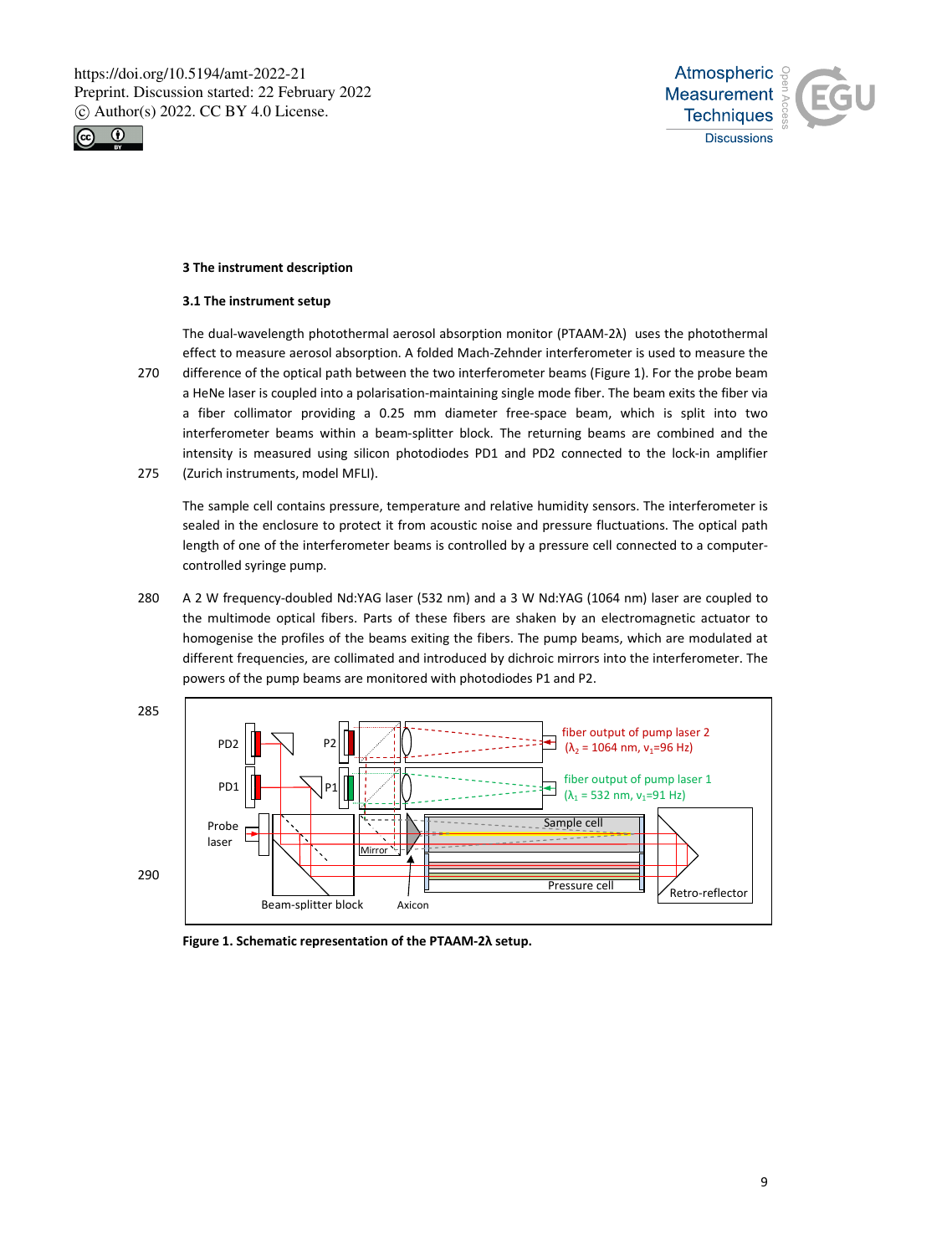



A new photothermal interferometer configuration is utilised which uses an axicon to focus the pump 295 beams into the sample chamber where they overlap with the probe beam (Drinovec and Močnik, 2020). The pump beams exiting the fibers are collimated and subsequently combined using two dichroic mirrors and then directed into the measuring chamber using a custom drilled mirror – two drilled holes allow the interferometer beams to pass through the mirror without interacting with the pump beam. A custom axicon, drilled to allow passage of the probe beams, is used to provide an 300 elongated focus of the pump beams along the axis of the probe beam inside the sample cell. The diameters of the probe and pump beams in the sample cell are shown in Figure 2. The pump beams are aligned with the probe beam using a CCD camera. During one and a half years of instrument testing (including road shipment in excess of 3000 km to the two measurement campaigns) there was no need to realign the optics.



305

# **Figure 2. Beam diameters of probe and pump beams inside the sample cell. Beam sizes closer to the axicon could not be measured due to mechanical restrictions.**

This setup allows for simultaneous measurement of absorption at two wavelengths in the same sample volume by modulating the probe beams at different frequencies (91 Hz and 96 Hz, for 310 example). The retention time of the aerosol particles in the pump beam (approx. 5 seconds for a 100 nm particle) is much longer compared to the duration of the modulation interval (11 ms).

For "in situ" aerosol absorption measurement the pump beam intensity should be kept low enough so that the heating does not modify the physical properties of the particles. The use of an axicon for focusing the pump beams results in a pump illumination intensity of approx. 2 W/mm<sup>2</sup>, which is

315 much lower compared to the glancing setup (Sedlacek, 2006) and the modulated single-beam PTI (Visser et al., 2020).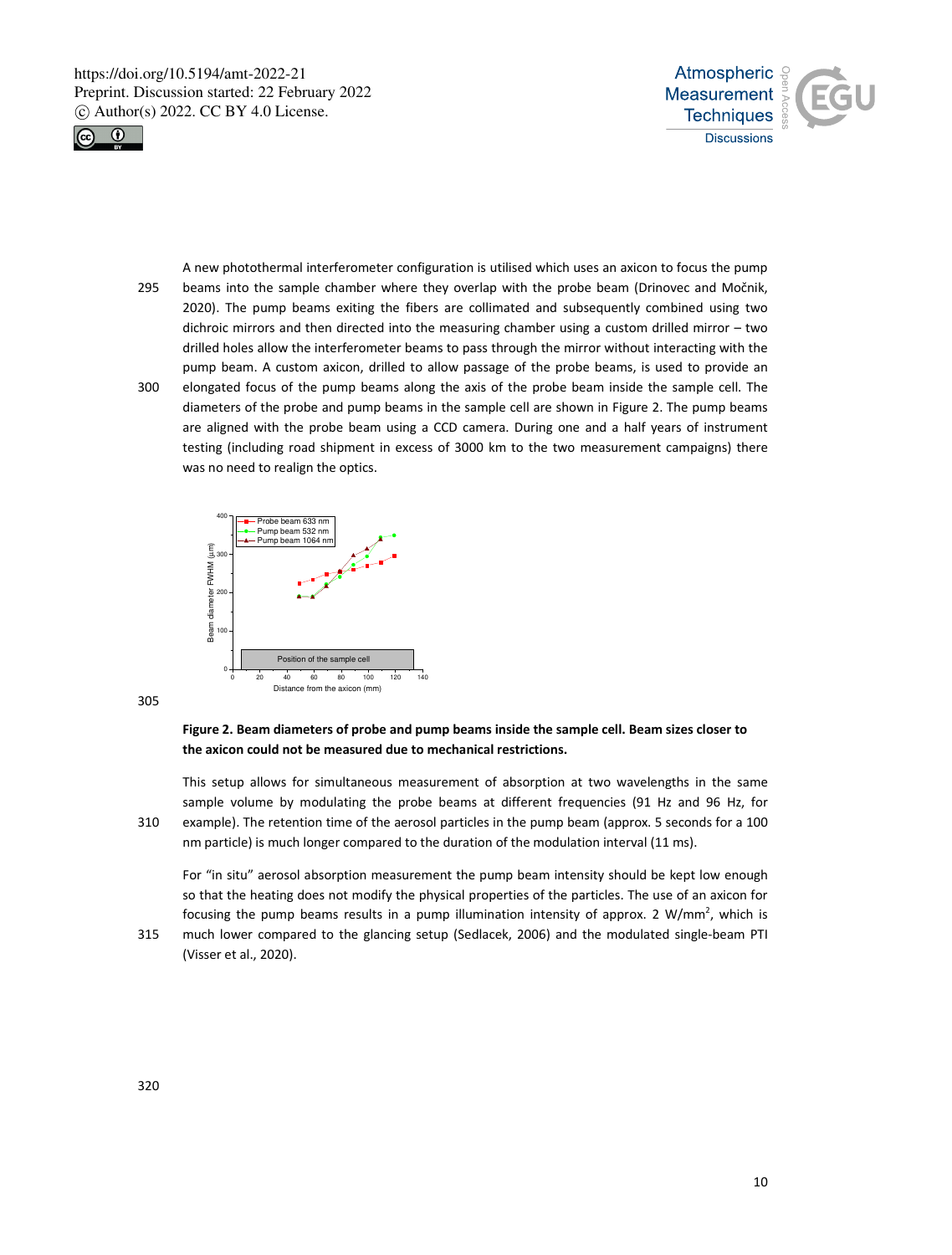



#### **3.2 Photothermal effect**

- When the sample air is illuminated with the pump beam, some of the light is absorbed by the gases 325 and particles in the sample. Heat is then transferred to the surrounding air causing an increase of temperature. This, in turn, causes a small reduction in the air refractive index. This change of the refractive index is measured as the reduction of the optical path in the folded Mach-Zehnder interferometer.
- The pump beam is modulated ON/OFF with a 50% duty cycle. When the pump beam is switched ON, 330 there is first a linear increase of the photodiode voltage which later starts to saturate due to increasing heat transfer to the surrounding air (Figure 3). The exact shape of the detected voltage depends on the intensity profile of the pump beam during the heating period and the geometry of the pump and probe beams. For the pump frequencies between 90 and 100 Hz, we observed an exponential rise and decay of the detector voltage during the ON and OFF part of the modulation 335 period. Here, we show the results obtained for nigrosin using pump lasers operating at 532 nm and
- 1064 nm. The amplitude of the 532 nm channel voltage is approximately 7-fold higher compared to the 1064 nm channel, but the shape does not change with amplitude. Therefore, nonlinearities in the instrument response can be avoided and a lock-in amplifier can be used to measure the amplitude of the photodiode voltage.



340

**Figure 3. Average photodiode voltage during the heating and cooling parts of the modulation period for the 532 nm and the 1064 nm channels obtained for nigrosin particles. The duration of the modulation period is 11.1 ms and 10.4 ms, respectively. The curves are obtained by averaging the photodiode PD1 voltage over more than 10000 modulation periods.**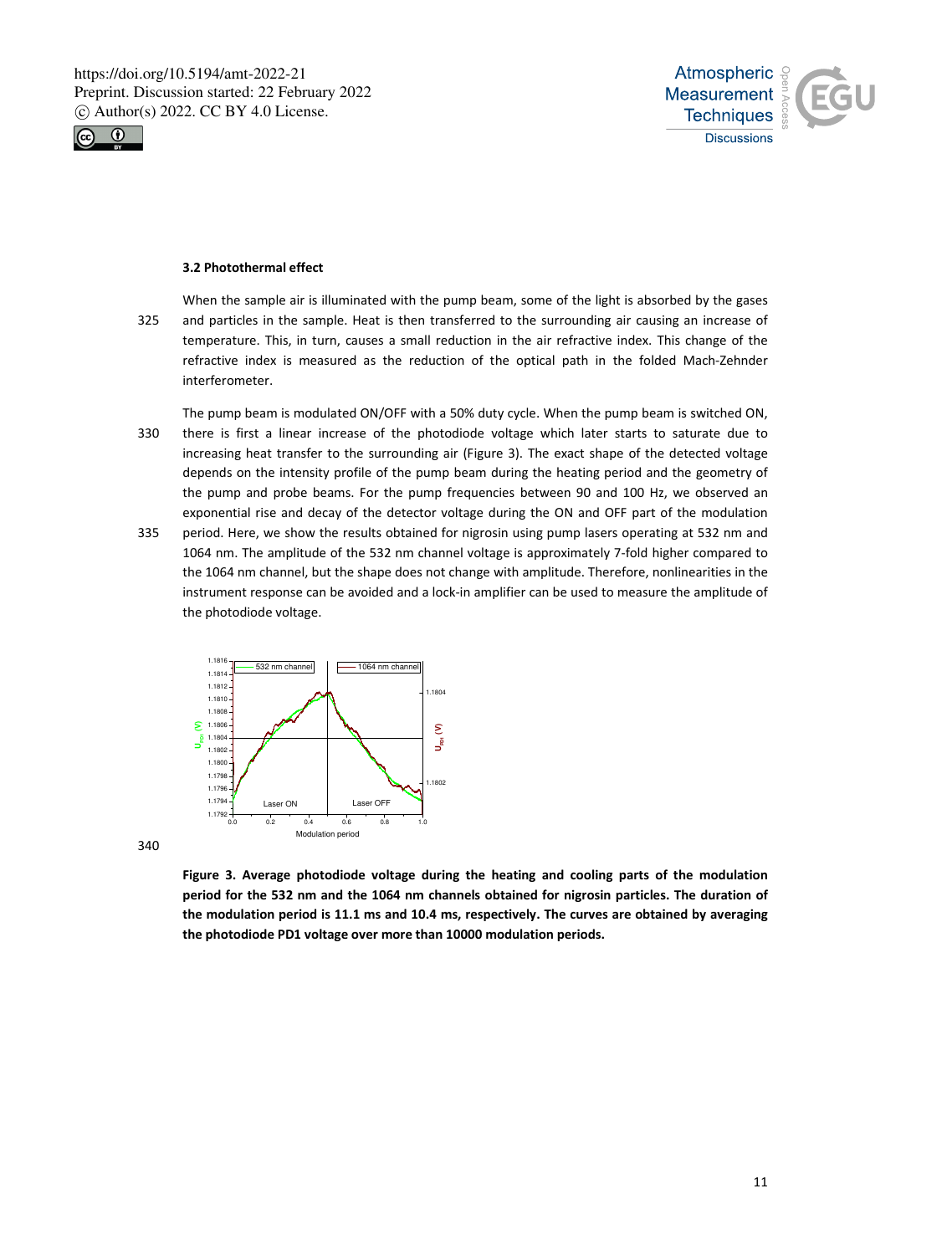



#### 345 **3.3 Investigation of photothermal signal and noise**

When the optical path of the interferometer changes, we observe a voltage increase on one of the photodiodes and a decrease on the other. To increase the signal-to-noise ratio, the difference between the photodiode voltages ( $U_{PD1}$ - $U_{PD2}$ ) is used to calculate the photothermal signal. This difference is fed to the lock-in amplifier using the pump beam modulation frequency as the reference 350 frequency. The lock-in amplifier multiplies the signal with a sine/cosine function at the modulation frequency and filters out other frequencies; this results in two output signals,  $U_x$  and  $U_y$ , which represent the dynamic components phase-shifted by  $\pi/2$ . The highest lock-in signal for the selected modulation frequency is obtained at a certain phase β, being approx. 2 rad for a modulation frequency of 91 Hz. The projection of the lock-in signal is calculated as a scalar product:

$$
S = U_x \cos(\beta) + U_y \sin(\beta). \tag{1}
$$

The instrument response S strongly depends on the duration of the modulation period (Figure 4). The signal increases with the duration of the modulation period, but shows a saturation effect because of the increased heat transfer. In general, the measurement noise (defined as standard deviation of the 1 s data) also increases with the length of the modulation interval. The optimum modulation 360 frequency is selected by the best signal-to-noise ratio.



**Figure 4. Instrument response S (lock-in amplifier signal at the optimum phase) at different durations of the modulation period. The responses are normalised to the response at 167 ms. The error bars designate a standard deviation of 1 s data.** 

- 365 Increased noise at lower frequencies can also be observed on fast Fourier transformation of the photodiode signal (Figure S3). Noise is highest below 10 Hz, there is a plateau between 10 and 100 Hz, and increased noise between 200-300 Hz. There are also certain noise peaks, which should be avoided to reduce the measurement noise. Frequencies of 91 and 96 Hz were selected to attain the highest signal-to-noise ratio.
- 370 When there is no absorbing sample in the measurement cell, it is possible to measure an offset with the magnitude of 8  $\mu$ V for the 532 nm channel and 39  $\mu$ V for the 1064 nm channel. This offset is generated in phase with the measurement frequency. The main sources of the offset are electronic interaction (signal at the pump frequencies is leaked into the photodiode signal) and interaction of the pump beam with the probe beam on the shared optical elements. Variation of the offset is an
- 375 additional source of measurement noise.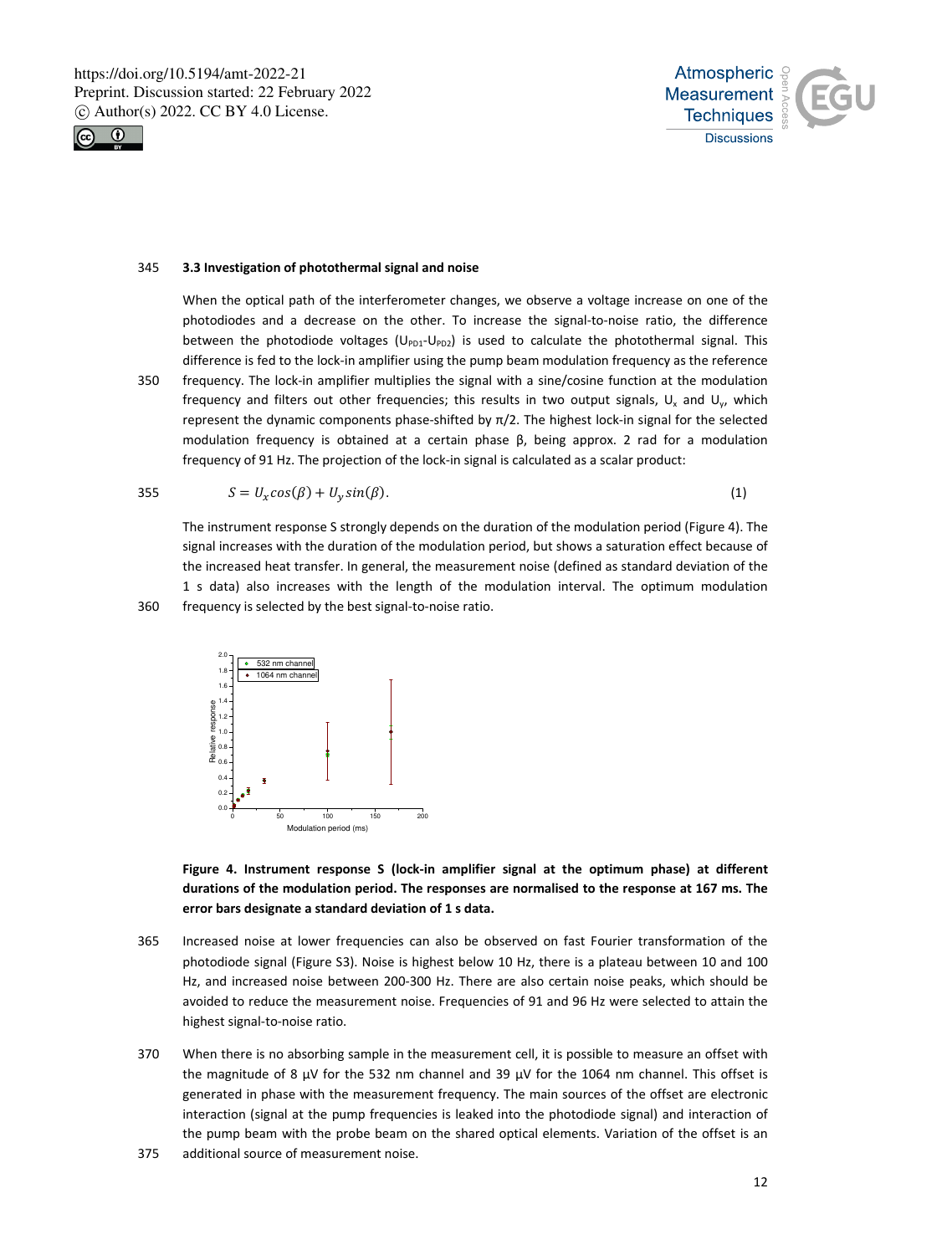



There are several sources of noise which are independent of the pump frequency, including the noise of probe lasers, photodiodes, sample air flow turbulences, pump laser power oscillations, mechanical resonances of the optical elements and random electronic noise. The sources of noise were investigated by comparing different experimental setups (Figure 5):

380 - "PD": pump and probe lasers switched OFF; noise is generated by photodiodes and electronics.

- "HeNe": HeNe probe laser is switched ON with one of the interferometer arms blocked; measured noise comes from the variation of the HeNe laser power.

- "Interferometer": HeNe probe laser is switched ON; this is a measure of the interferometer noise.

- "Interferometer + flow": HeNe probe laser is switched ON, sample flow (0.4 lpm) is switched ON; 385 there is some increase of noise due to the airflow in the sample cell.

- "Interferometer + pump beam": Probe and pump lasers and sample flow are switched ON; the noise coming from offset variation is added.

The results show that the majority of the noise comes from the interferometer. It may be related to the vibration of the optical elements of the interferometer. For the 1064 nm channel about one half 390 of the noise is caused by the offset variation.



**Figure 5. Contribution of different sources to the measurement noise (standard deviation of signal) for the 532 nm channel (a) and the 1064 nm channel (b) run at 91 and 96 Hz, respectively. Settings: "PD" – photodiode noise, "HeNe" – noise of the HeNe laser (blocked one of the interferometer**  395 **arms), "Interferometer" – noise of the interferometer, "Interf. + Flow" – interferometer noise for sample flow switched on, "Interf. + Pump beam" – interferometer with a pump beam switched on.**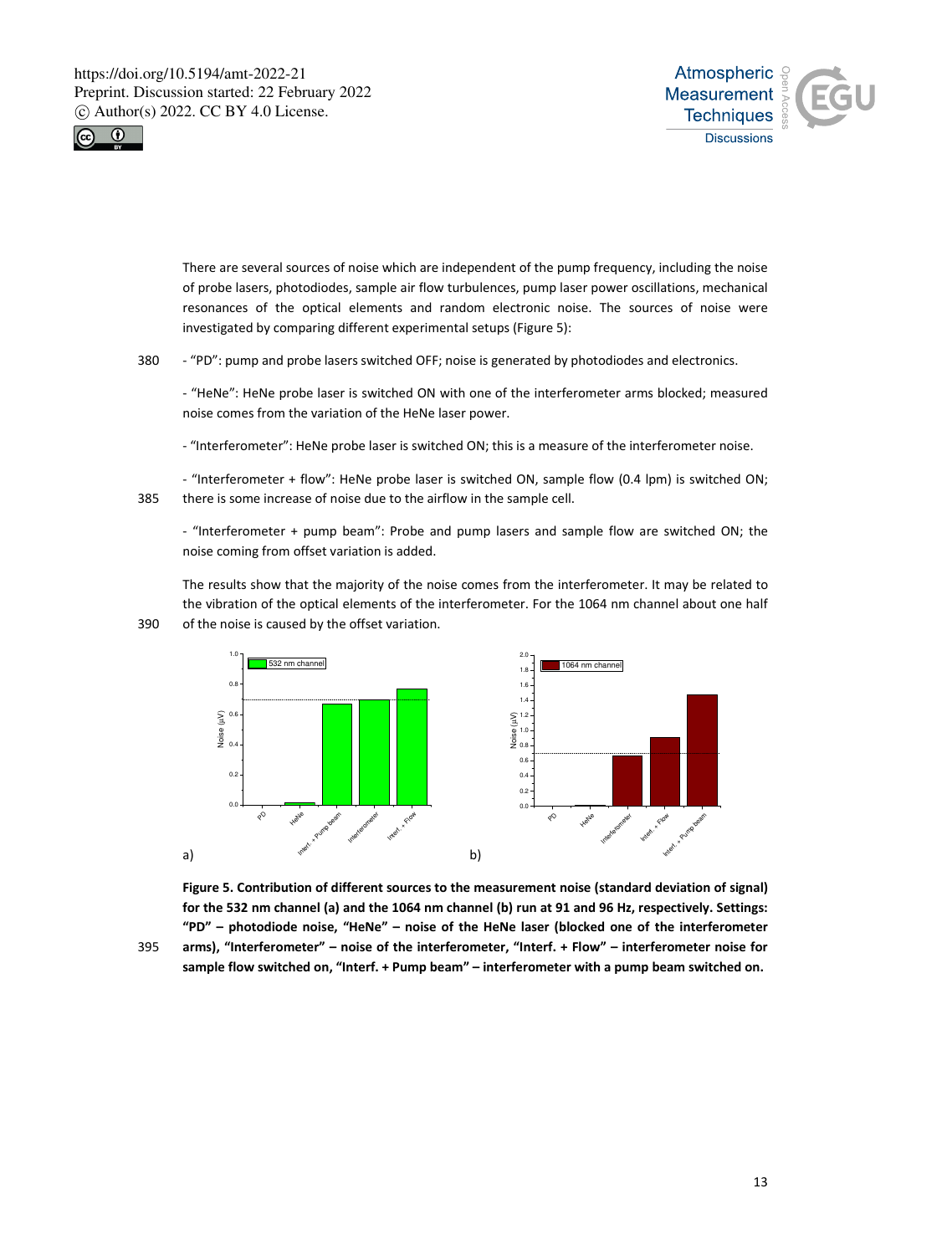



#### **3.4 Calculation of the PTAAM**-2λ **signal**

- The response of photothermal interferometer is highest when the interferometer is operating in the 400 so-called quadrature point – where the difference of the optical paths between the two arms of the interferometer is exactly  $\lambda/4$ . The interferometer response in the quadrature point is linear, as photodiode voltages in both interferometric arms intersect at the steepest (and linear) part of the sine curve (Figure 6). The quadrature point can be determined by performing an interferometric scan (measurement of the photodiode signal while changing the optical path difference). The pressure cell 405 is used to regulate the optical path of one interferometer arm to maintain the interferometer in the
	- quadrature point.



# **Figure 6. The interferometer scan of photodiode PD1 and PD2 voltages is performed by changing the optical path of one of the interferometer arms using the pressure cell. A 1λ difference in optical**  410 **path corresponds to 1300 steps of the syringe pump. Quadrature points are marked by dashed lines.**

For an interferometer in the quadrature point, the lock-in signal is proportional to the amplitude of the interferometer signal  $U_{10}$ . It is determined from the maximum and minimum voltages for both photodiodes determined during the interferometer scan:

415 
$$
U_{I0} = \frac{U_{PD1max} - U_{PD1min} + U_{PD2max} - U_{PD2min}}{4}.
$$
 (2)

Because the HeNe laser intensity slowly changes with time, a special procedure to determine the instantaneous interferometer amplitude  $U_1$  was developed, which holds when the interferometer is in the quadrature point:

$$
U_I = \left(\frac{U_{PD1} + U_{PD2}}{U_{PD10} + U_{PD20}}\right)U_{I0}.\tag{3}
$$

420  $U_{PD1}$  and  $U_{PD2}$  are the instantaneous photodiode signals in the quadrature point, and  $U_{PD10}$  and  $U_{PD20}$ the photodiode signals in the quadrature point when the interferometer scan was performed. The projections of the lock-in signals for the two channels are:

$$
S_{532nm} = U_{x,532nm} \cos(\beta_{532nm}) + U_{y,532nm} \sin(\beta_{532nm}), \tag{4}
$$

$$
S_{1064nm} = U_{x,1064nm} \cos(\beta_{1064nm}) + U_{y,1064nm} \sin(\beta_{1064nm}). \tag{5}
$$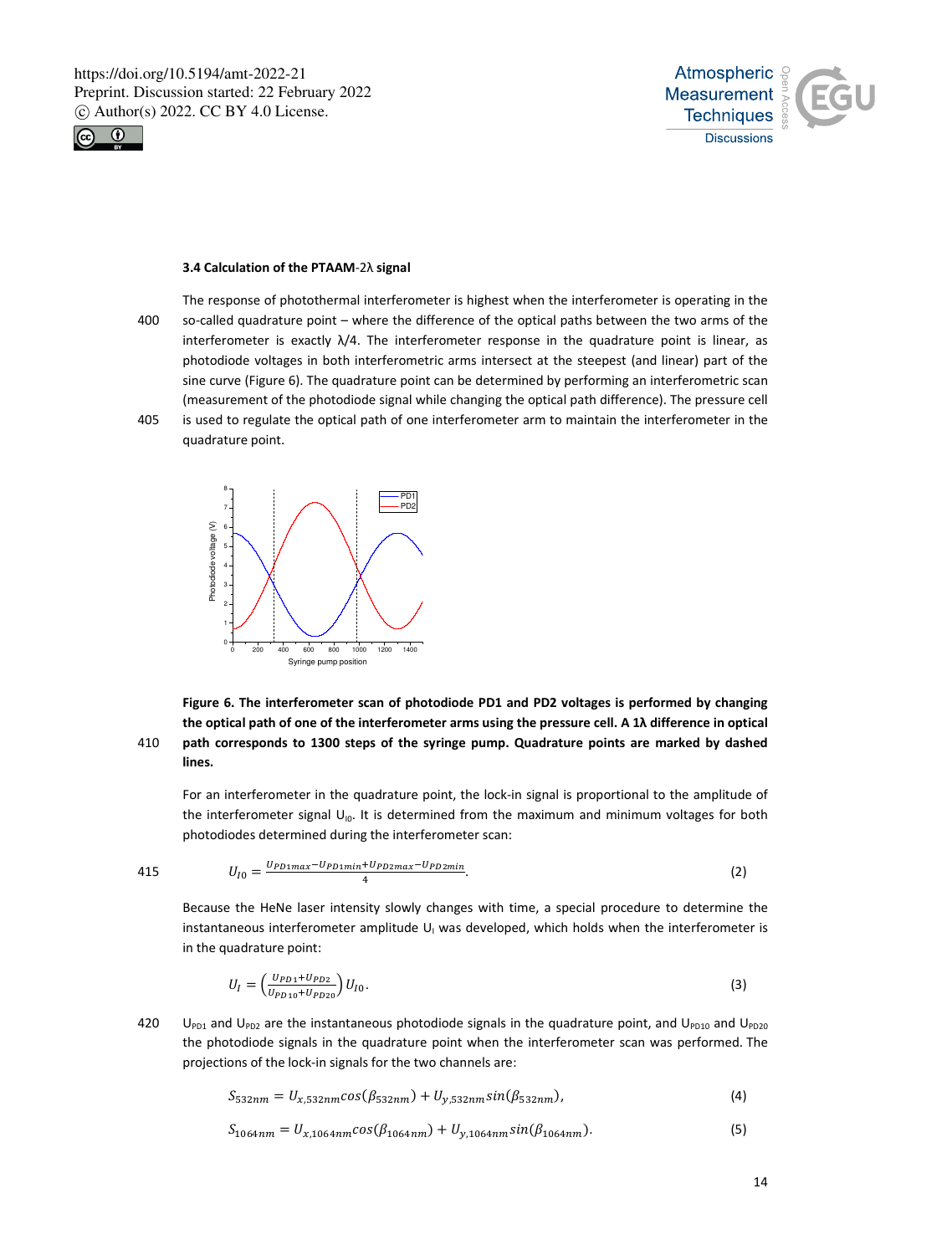



425 The absorption coefficient is calculated by dividing S with the instantaneous interferometer amplitude  $U_i$ , reported at the selected pressure  $p_0$  and temperature T<sub>0</sub>, where p and T represent instantaneous conditions. The response is adjusted by the calibration constant A and the ratio between the nominal  $P_{\lambda,0}$  and instantaneous pump laser power  $P_{\lambda}$ , separately for each channel:

$$
b_{abs,532nm,total} = A_{532nm} \left(\frac{S_{532\,nm}}{U_I}\right) \left(\frac{p_0}{p}\right) \left(\frac{T}{T_0}\right) \left(\frac{p_{532nm,0}}{P_{532nm}}\right),\tag{6}
$$

430

$$
b_{abs,1064nm, total} = A_{1064nm} \left( \frac{S_{1064nm}}{U_I} \right) \left( \frac{p_0}{p} \right) \left( \frac{T}{T_0} \right) \left( \frac{P_{1064nm,0}}{P_{1064nm}} \right). \tag{7}
$$

The baseline offset is determined for the filtered air sample and subtracted from the total signal to provide the absorption coefficients  $b_{abs,532nm}$  and  $b_{abs,1064nm}$ :

$$
b_{abs,532nm} = b_{abs,532nm,total} - b_{abs,532nm,offset},
$$
\n(8)

$$
b_{abs,1064nm} = b_{abs,1064nm, total} - b_{abs,1064nm, offset} \tag{9}
$$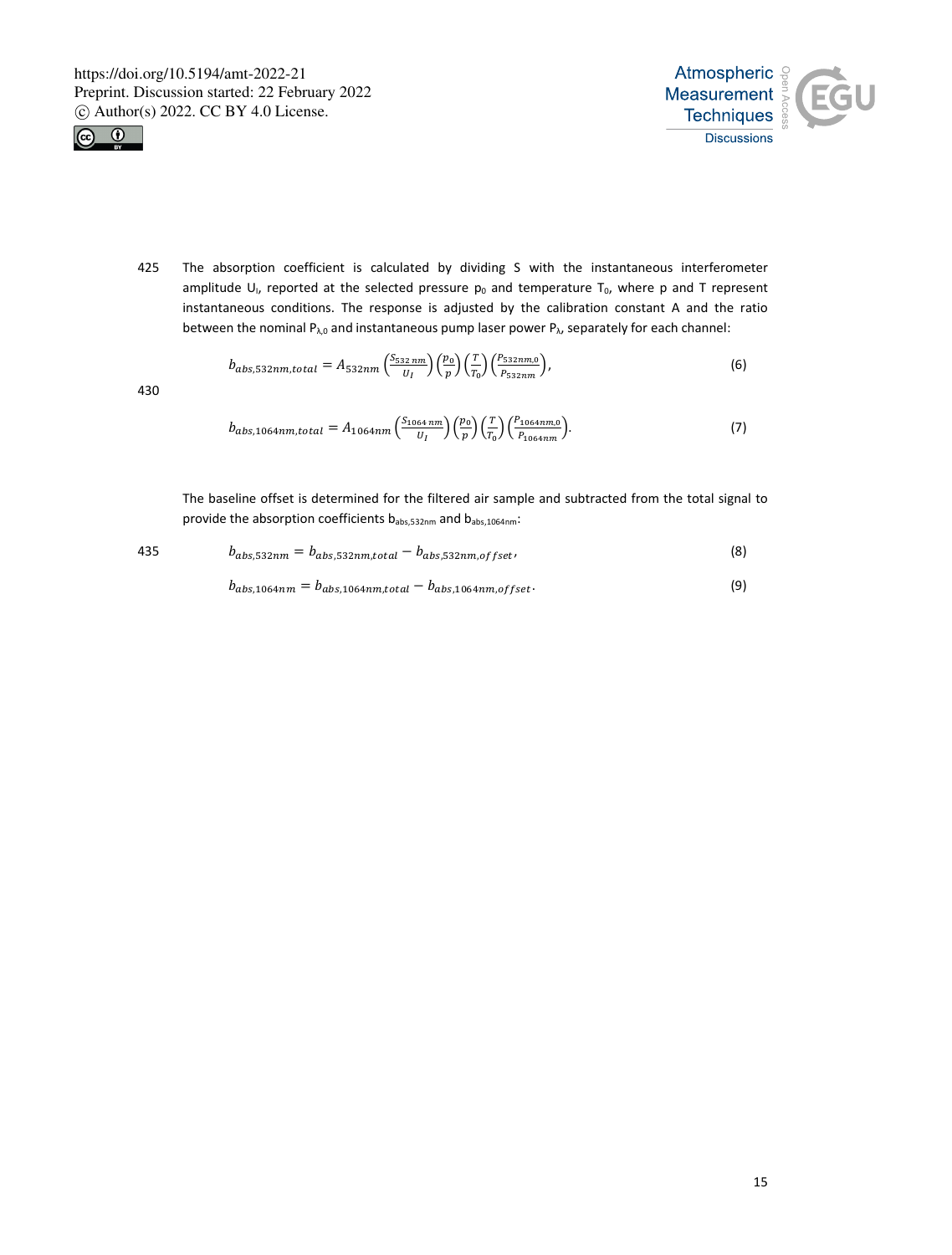



# **4 Calibration of the PTAAM-2λ**

440 The instrumental response depends on the overlap between probe and pump beams. After beam alignment, which proved very stable over a very long period, both channels need to be calibrated.

#### **4.1 Calibration of the 532 nm channel**

Similarly to the calibration of photoacoustic instruments (Arnott et al., 2000; Lack et al., 2006; Bluvshtein et al., 2017), we decided to use  $NO<sub>2</sub>$  for calibration of the 532 nm channel. An absorption 445 cross-section of  $1.47*10^{19}$  cm<sup>2</sup> was determined from the measured laser spectrum and the highresolution absorption spectrum of  $NO<sub>2</sub>$  by Vandaele et al (2001) (Supplement S4). An absorption coefficient of 1  $\mu$ mol/mol NO<sub>2</sub> at 100 kPa and 25 °C of 357.3 Mm<sup>-1</sup> was obtained.

Calibration of the 532 nm channel was performed by filling the Tedlar bag (Sigma-Aldrich) with  $NO<sub>2</sub>$ from the bottle of nominally 1  $\mu$ mol/mol NO<sub>2</sub> in synthetic air (Messer Schweiz AG). This procedure

- 450 features much lower noise compared to connecting the instrument inlet directly to the bottle. The Tedlar bag was filled with NO<sub>2</sub> and emptied several times to passivate the bag's inner surface. After the passivation procedure the  $NO<sub>2</sub>$  amount fraction in the bag agreed within 1 % with the source concentration. During the offset measurement, a second Tedlar bag, filled with synthetic air, was sampled.
- 455 The measured NO<sub>2</sub> amount fraction of different bottles with nominal amount fraction of 1  $\mu$ mol/mol differed up to 21%. To reduce this uncertainty we performed the calibration with Traceable Mobile Permeation Generator" (TMPG) developed by METAS (Haerri et al., 2017). The generated amount fraction of NO2 during the campaign in Slovenia was 292 nmol/mol with the expanded measurement uncertainty of  $+12$  and  $-3$  nmol/mol (k = 2). This value was used to determine the accurate amount
- 460 fractions of NO<sub>2</sub> in the bottles used for calibration. The calibration parameter A<sub>532nm</sub> was calculated taking into account the measured losses of  $NO<sub>2</sub>$  and particles in the instrument sample lines.

#### **4.2 Calibration of the 1064 nm channel**

Calibration of the 1064 nm channel is more complicated as there are no appropriate absorbing gases available at that wavelength. Particles with known optical properties can be used here to transfer the 465 calibration from the NO2 calibrated 532 nm channel to 1064 nm as proposed by Arnott et al. (2000) and Foster et al. (2019). We decided to use water soluble nigrosin (Acid black 2, CAS 8005-03-6) because it forms spherical particles when nebulized and dried (Supplement S6). To calibrate the 1064 nm channel, the absorption ratio b<sub>abs,1064nm</sub>/b<sub>abs,532nm</sub> needs to be calculated. The absoprtion ratio is determined using Mie calculations based on:

- 470 sphericity of nigrosin particles confirmed by scanning electron microscopy (Supplement S6),
	- nigrosin particle size distribution measured with SMPS,
	- the complex refractive index of solid nigrosin at 532 nm and 1064 nm.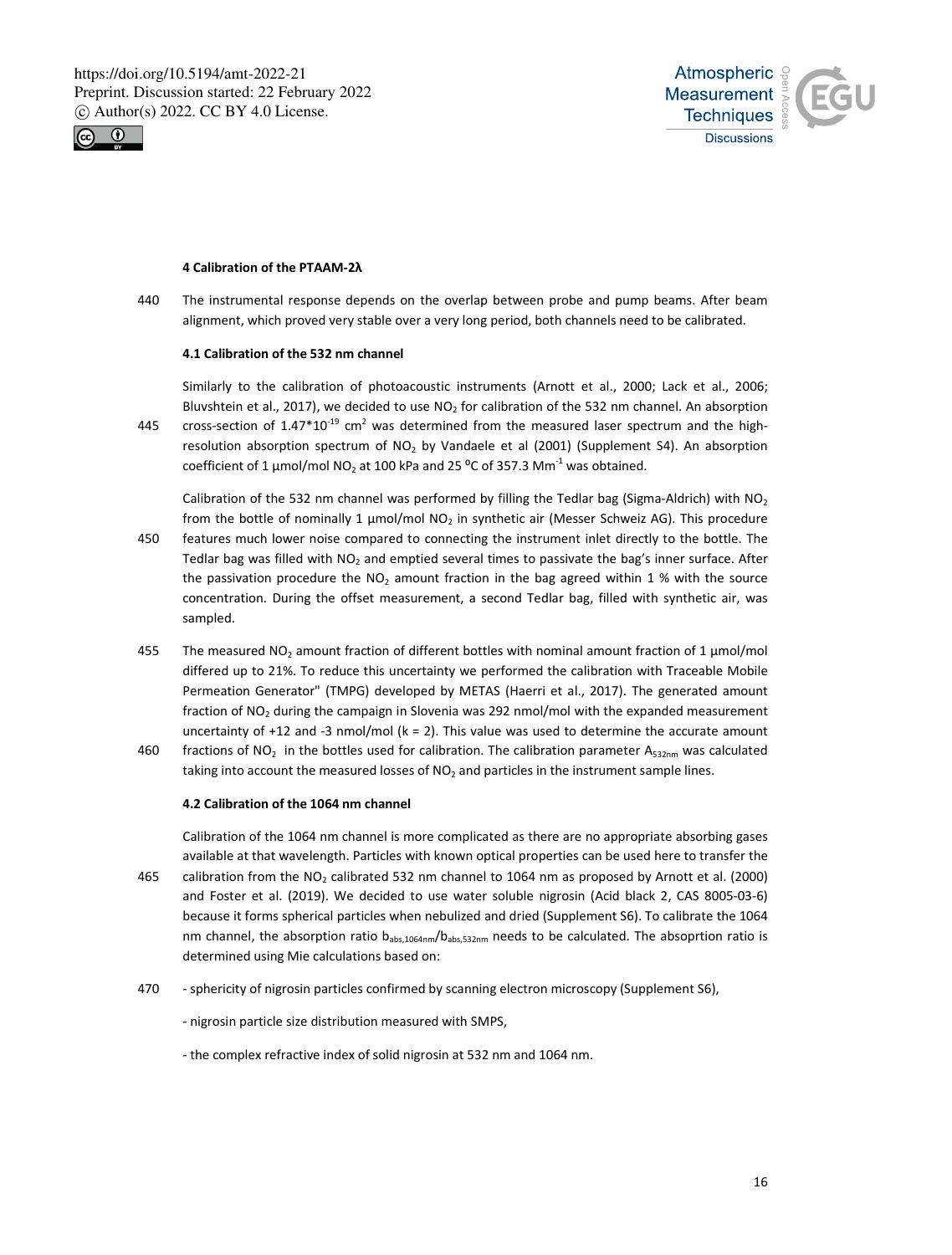



With respect to the nigrosin refractive index investigation, the imaginary part can be determined 475 from its absorbance. Absorbance measurements of both aqueous nigrosin solution and nigrosin film were conducted (Supplement S5). The absorbance of the aqueous solution of nigrosin was measured in a 1-cm-path cuvette. Solid nigrosin samples were produced by drying nigrosin solution on the microscope slides. The absorbance of the solid nigrosin film on these slides was measured with an integrating sphere spectrometer. The results show large (up to  $\pm$  30%) differences in the imaginary 480 part of the refractive index between the aqueous and solid nigrosin (Figure 7). This means that calculating absorption using aqueous solution data can lead to substantial systematic errors. The imaginary part of the solid nigrosin refractive index at 532 nm was determined to be 0.223 which is somewhat lower compared to 0.26 obtained by Bluvshtein et al., (2017). This difference can be

attributed to the variability in the nigrosin quality provided by the manufacturer or the measurement 485 method.



**Figure 7. The imaginary part of the refractive index k determined for solid nigrosin film and its aqueous solution. The solvent effect, the ratio of the determined imaginary parts of the refractive index, is marked by the dashed line.** 

490 Since the real part of the refractive index in infrared has not yet been reported, a measurement of the Brewster angle at 1064 nm was performed (Supplement S5.1) and determined the real part of the refractive index to be 1.848 ± 0.005. We also determined the refractive index at 633 nm to be 1.81 ± 0.01, which agreed well with the value of 1.78 obtained by Bluvshtein et al. (2017). This allowed us to use the real part of the refractive index at 532 nm from Bluvshtein et al. (2017). The 495 following values of the refractive index have been used for Mie calculations:

 $n(532 nm) = 1.64 + 0.223i$ 

 $n(1064 \text{ nm}) = 1.85 + 0.0419i.$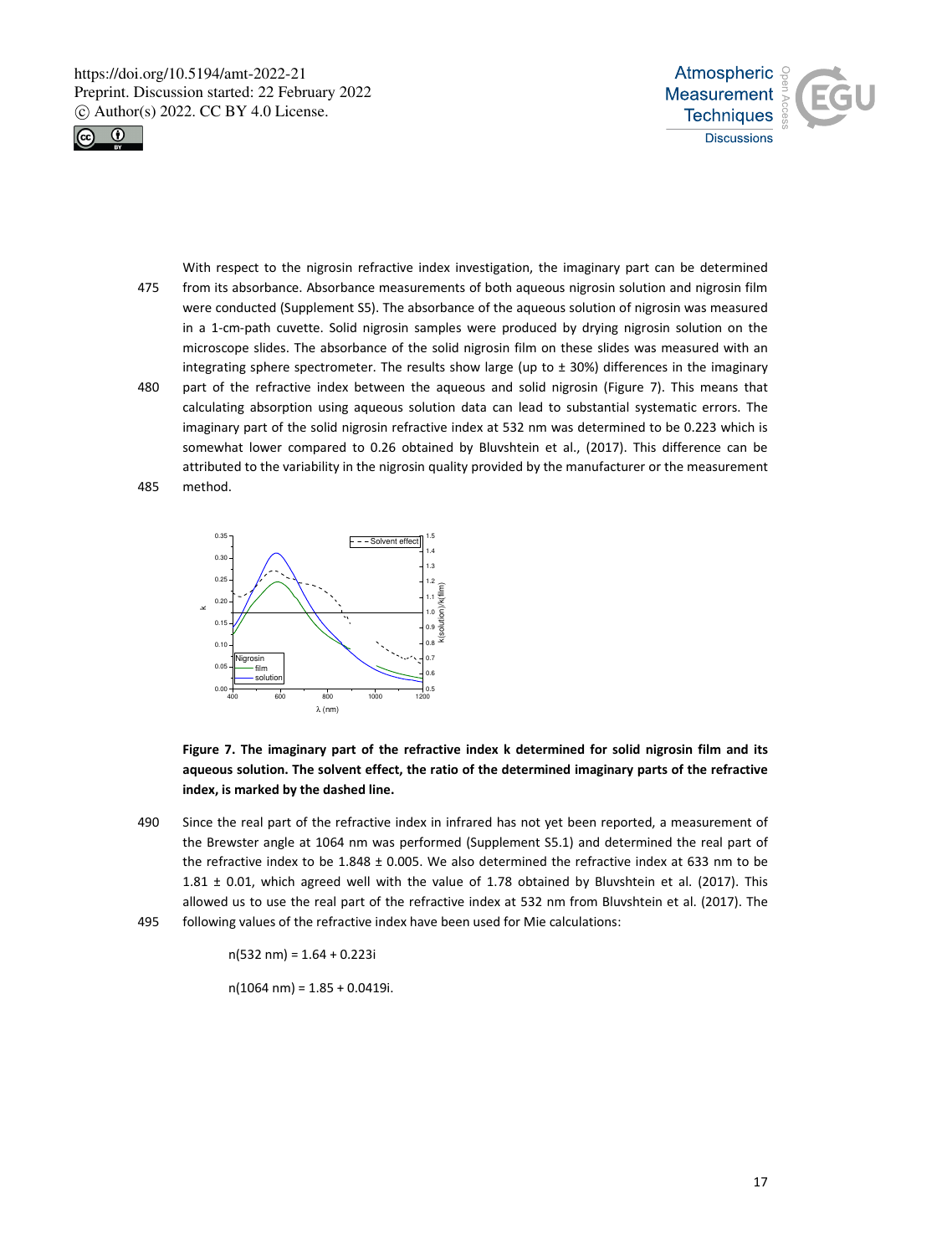



Nigrosin particles were generated using the Topas ATM 226 nebulizer with a 0.1 g/l nigrosin solution 500 (sample N2) for which we obtained a number size distribution spectrum with a peak at 47 nm. Mie calculation was performed for each size channel separately and summed together to obtain the absorption coefficients at 532 and 1064 nm. The calculated absorption ratio  $b_{abs,1064\ nm}/b_{abs,532\ nm}$  for different particle sizes is quite flat between 15 and 300 nm (Figure 8.a). Calculation of the absorption ratio for different polydisperse distributions shows it to be stable for a wide range of sizes: for 505 aerosolized nigrosin with a number mode size between 30 nm and 60 nm there is only 2% variation of the absorption ratio (Figure 8.b). This shows that the calibration with nigrosin is quite a robust procedure not depending greatly on the nigrosin size distribution.



Figure 8. a) The absorption ratio  $b_{abs,1064\ nm}/b_{abs,532}$  calculated for monodisperse nigrosin (blue) and 510 **an example of the size distribution for the aerosolized nigrosin solution N2. b) Modelled absorption ratio calculated for various log-normal size distributions. The number size mode of aerosolized nigrosin samples N1, N2 and N3 is marked.** 

During different measurement campaigns the absorption ratio was calculated for the measured nigrosin size distributions. Due to the increased measurement uncertainties for particles bigger than 515 400 nm these data was not used for Mie calculation. Absorption ratio obtained with sample N2 ranged between 0.0733 and 0.0764 (Supplement S3.5). The calibration parameter  $A_{1064nm}$  was adjusted so that the measured absorption ratio agrees with the calculated value.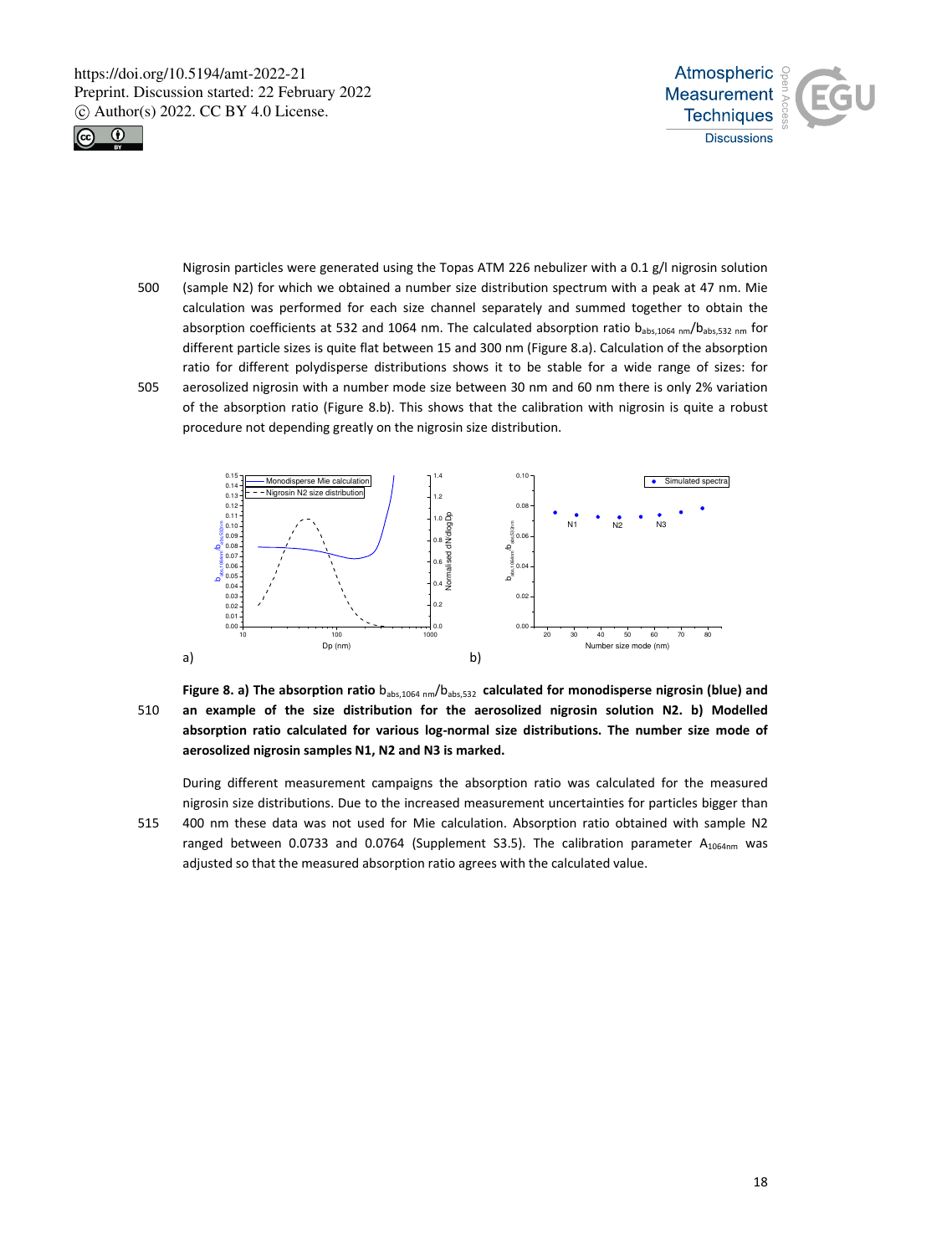



## **4.3 Validation of Mie calculation at 532 nm**

- 520 The 532 nm channel of the PTAAM-2λ is calibrated using NO<sub>2</sub>, which allows the validation of the Mie calculation of nigrosin particle optical properties at that wavelength. The comparison was performed for several nigrosin measurements during the AeroTox 2020 and Ljubljana 2021 campaigns (Table 2). For the AeroTox campaign, the average Mie calculated absorption was 6% while scattering was 17% higher compared to the measurement. For the Ljubljana 2021 campaign, the average Mie calculated
- 525 absorption was 24% higher compared to the measurement and the scattering was 26% higher. The biases of Mie calculated absorption and scattering are similar, indicating a similar source for both parameters – that the uncertainty of the SMPS measurements might play a role. Based on our experience, we believe that the absorption coefficient at 532 nm measured by PTAAM-2λ agrees with the Mie calculation based on particle size distributions measured by a well maintained SMPS
- 530 instrument.

**Table 2. Mie calculated and measured absorption and scattering coefficients at 532 nm for aerosolized nigrosin N2 for several independent experiments (designated A, B, C) during the AeroTox 2020 and Ljubljana 2021 campaigns. Size distribution below 400 nm was used for Mie calculation. Experiment mean values and standard errors are presented.** 

|                  | babs Mie     | babs meas.       | <b>babs</b> | bscat Mie   | bscat meas.      | bscat     |
|------------------|--------------|------------------|-------------|-------------|------------------|-----------|
|                  | $(Mm-1)$     | $(Mm-1)$         | Mie/meas.   | $(Mm-1)$    | $(Mm-1)$         | Mie/meas. |
| AeroTox 2020 A   | $692 +/- 4$  | $628.6 +/- 0.3$  | 1.10        | $311 +/- 4$ | $269 +/- 1$      | 1.16      |
| AeroTox 2020 B   | $494 + (-2)$ | $463.6 + (-0.3)$ | 1.07        | $260 +/- 2$ | $214 +/- 1$      | 1.21      |
| AeroTox 2020 C   | $705 + (-4)$ | $696.2 +/- 0.5$  | 1.01        | $378 +/- 5$ | $329 +/- 2$      | 1.15      |
| Ljubljana 2021 A | $597 + (-6)$ | $431 + (-1.3)$   | 1.38        | $274 +/- 1$ | $198.8 + (-0.3)$ | 1.38      |
| Ljubljana 2021 B | $625 + (-4)$ | $508 + (-0.6)$   | 1.23        | $295 +/- 1$ | $242.7 + (-0.3)$ | 1.22      |
| Ljubljana 2021 C | $537 +/-7$   | $505 + (-0.6)$   | 1.06        | $253 +/- 1$ | $214.0 +/- 0.3$  | 1.18      |

535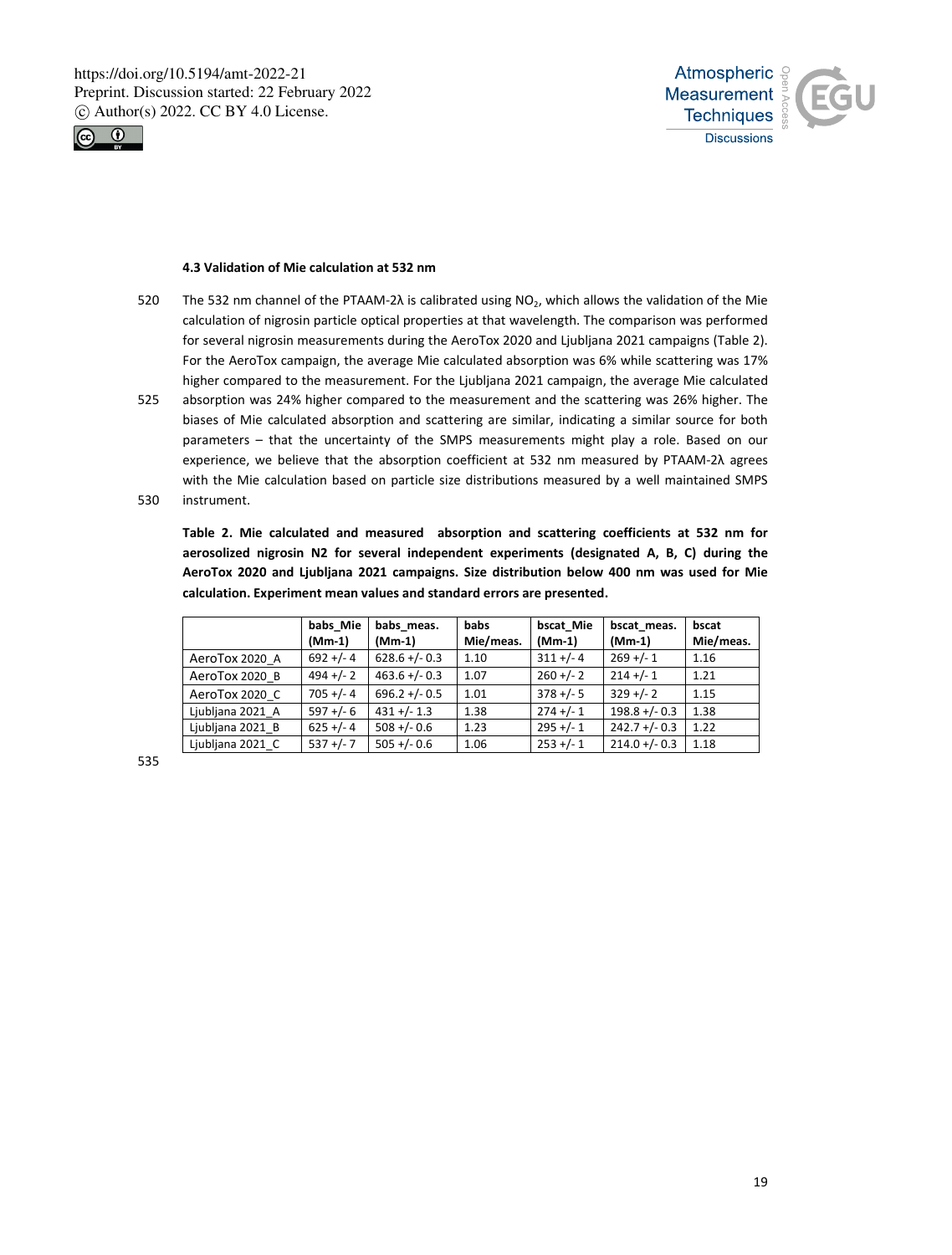



#### **5 Results**

#### **5.1 PTAAM-2λ stability and noise**

Before conducting the measurement campaigns, the PTAAM-2λ was calibrated using ~1 μmol/mol 540 NO2 gas and aerosolized nigrosin particles. The same procedure was used to validate the instrument sensitivity during the Ljubljana 2020 campaign (Figure 9) assuming a stable NO<sub>2</sub> amount fraction and nigrosin absorption ratio. The 532 nm channel was very stable with 1% variation during one week of the campaign. For the 1064 nm channel the variation was higher at 3% and showed a slow decline. A very stable instrument sensitivity was also obtained during the AeroTox campaign (Kalbermatter et 545 al., 2021).



**Figure 9. Validation of the PTAAM**-2λ **sensitivity during the Ljubljana 2020 campaign. Validation was performed by repeating the calibration experiments. Figure b shows the signal during nigrosin calibration. To obtain the absorption coefficient of nigrosin, the offset obtained for filtered air was**  550 **subtracted from the sample air signal.**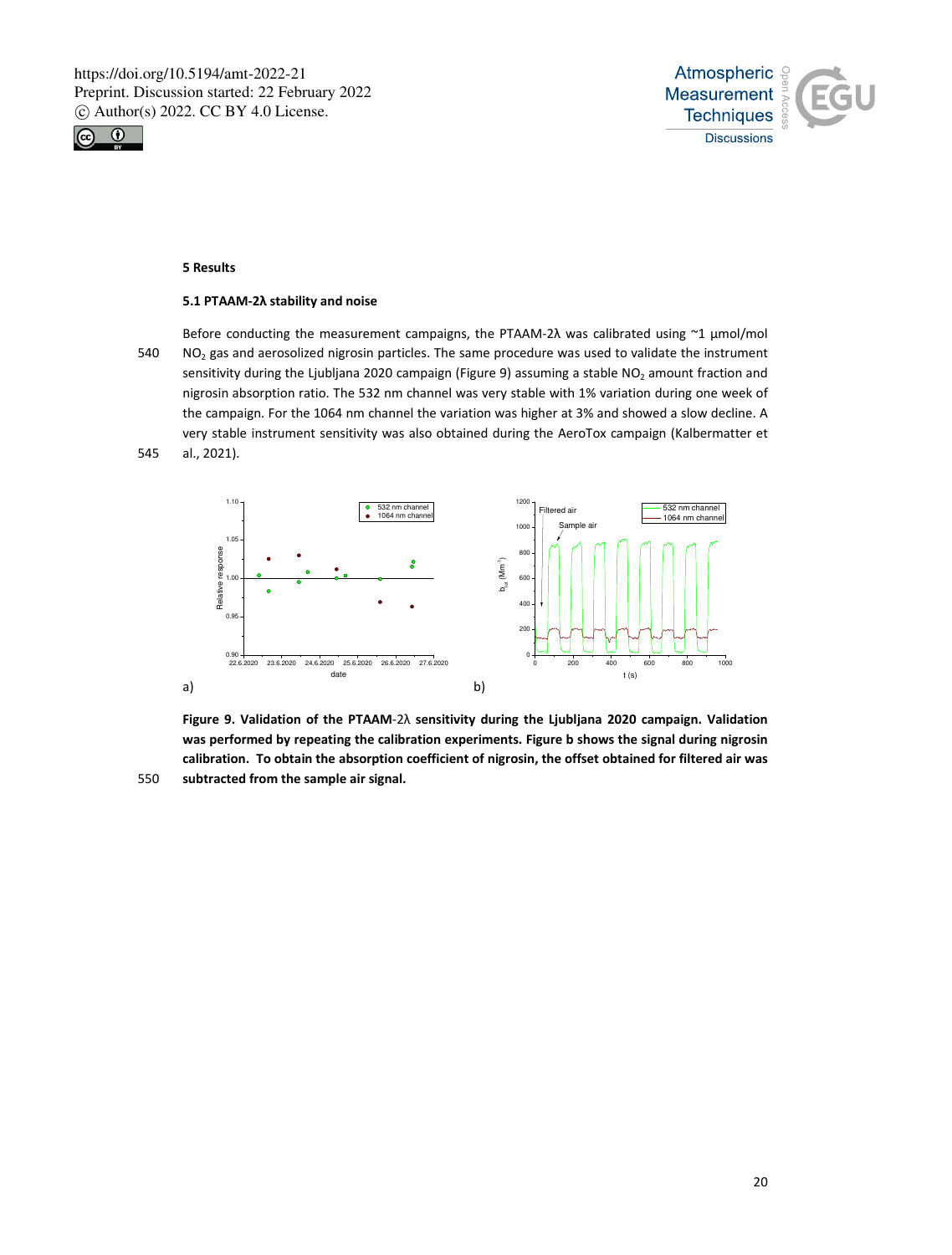



Absorption measurements with the PTAAM-2λ are performed by first measuring the filtered air to determine the baseline offset, with the procedure being performed automatically using the internal HEPA filter (Figure 9.b). This offset is later subtracted from the measurement of the sample air. 555 During the Ljubljana 2020 campaign we measured offsets of 29 Mm<sup>-1</sup> and 145 Mm<sup>-1</sup>, and standard

- deviations of 6 Mm<sup>-1</sup> and 7 Mm<sup>-1</sup> for the 532 nm and the 1064 nm channels, respectively (Figure 10.a). When applying an additional external HEPA filter, the calculated absorption signal was close to zero with similar standard deviation as observed for the offset.The noise of the instrument was analysed in detail by calculating the Allan variance. The Allan plot of the instrument noise shows a 560 peak which is characteristic for the smoothed data (Figure 10.b) and is related to the filtering functions used in the lock-in amplifier. For the 532 nm channel we observe a linear decrease of the
- Allan variance with τ. For the 1064 nm channel the slope is lower due to noise caused by the slow variation of the offset.



565 **Figure 10. Average value and standard deviation of the offset and signal for filtered air (a); Allan variance (b).**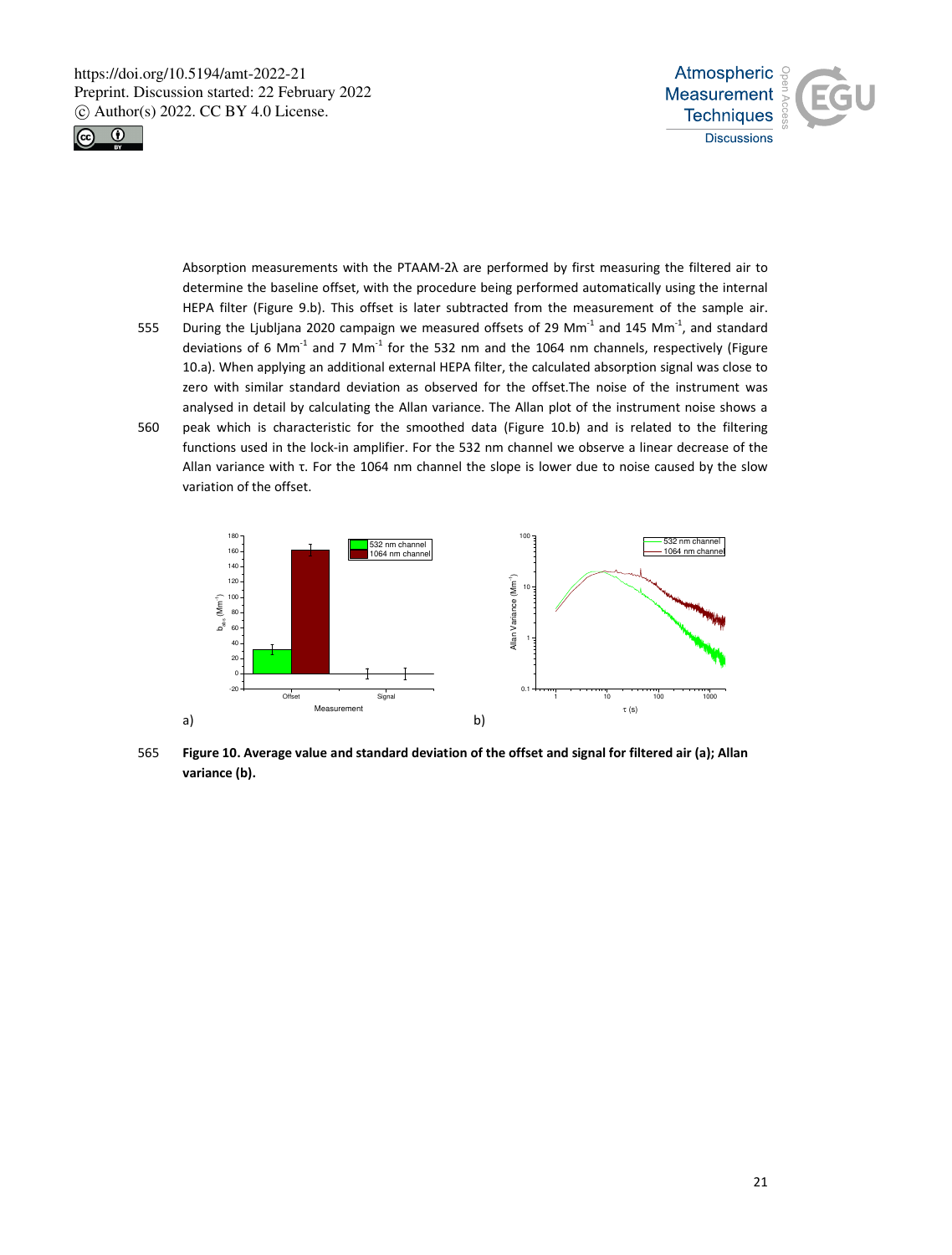



#### **5.2 PTAAM-2λ response linearity for gas and particles**

- The linearity of the instrument response was tested with absorbing gases and particles. For  $NO<sub>2</sub>$ 570 samples with amount fraction below 1 μmol/mol we observed a linear response for the 532 nm channel with a R<sup>2</sup> value of 0.9996 (Figure 11.a). The measurement at 1064 nm confirms that NO<sub>2</sub> does not absorb at this wavelength. The linearity was also tested using nigrosin particles. Since the size distribution of the particles was stable, we were able to use the scattering coefficient as a reference parameter proportional to the particle concentration. The absorption of nigrosin particles 575 was linear with the scattering signal in the absorption range up to 1200 Mm<sup>-1</sup> for the 532 nm channel
- and up to 100 for the 1064 nm channel (Figure 11.b), with the corresponding  $R^2$  values of 0.997 and 0.968, respectively.



**Figure 11. Instrument response to different amount fractions of NO2 (a) and nigrosin particles (b).** 

580 Interestingly, the noise behaviour for gas measurements differs substantially from that of particle measurements (Figure 12). There is no significant increase in noise (standard deviation at 1 s time resolution) with the  $NO<sub>2</sub>$  amount fraction. For nigrosin particles the noise increases linearly with the absorption signal and converges toward 1% of the signal. For  $NO<sub>2</sub>$ , light is absorbed directly by the gas, in contrast to nigrosin, for which heat is transferred from the particles to the gas. This may result 585 in transient temperature inhomogeneities in the sample volume.



Figure 12. Standard deviation of the 532 nm channel data during measurement of NO<sub>2</sub> (a) and **nigrosin (b).**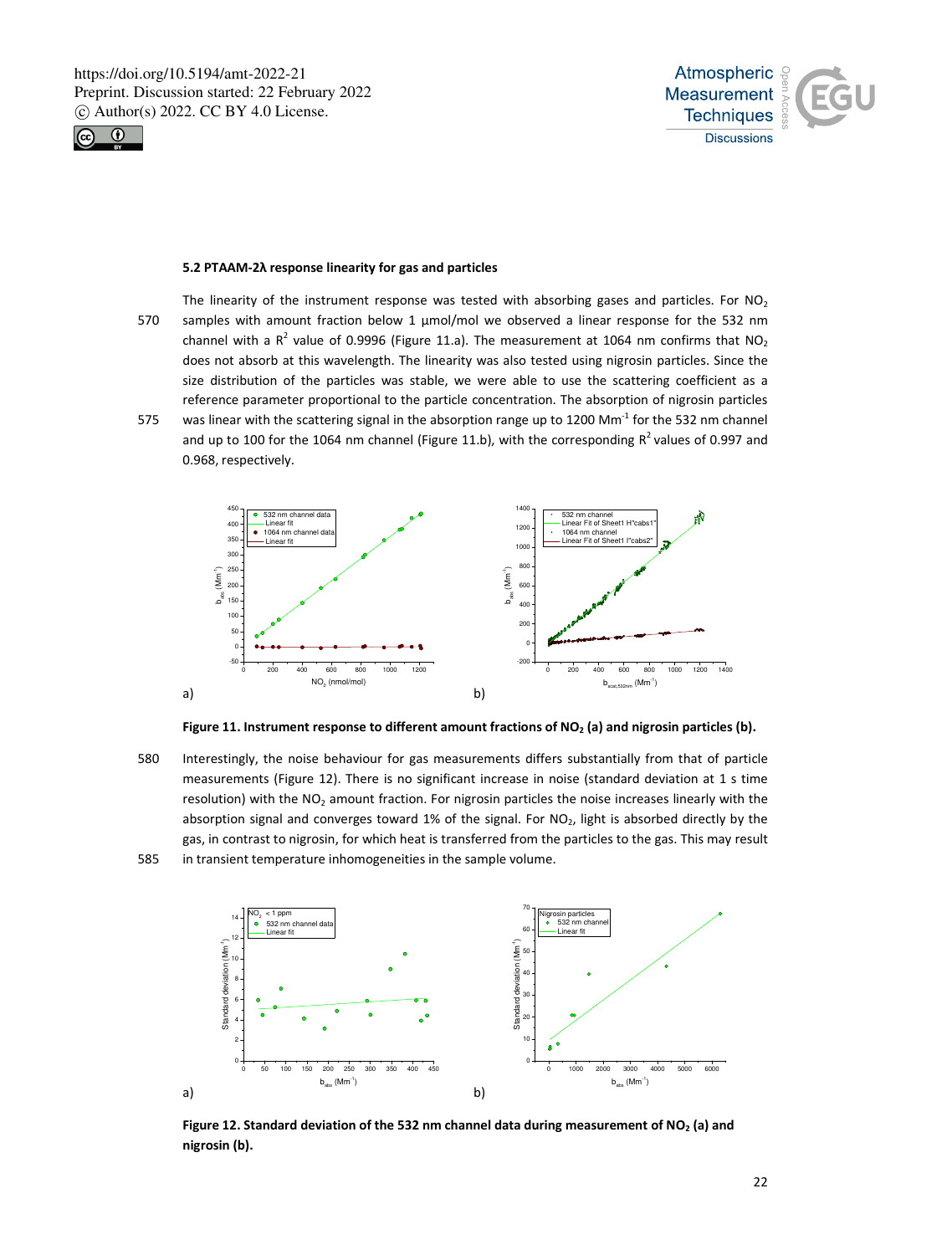



#### **5.3 PTAAM-2λ response to scattering and absorption**

- 590 Because scattering does not produce thermal effects, we do not expect photothermal instruments to be sensitive to the scattering of the sample. We generated purely scattering aerosol by nebulizing different aqueous solutions of ammonium sulfate (Figure 13). For the 532 nm channel, we observed a constant signal of about 1.5  $Mm^{-1}$  above the background. This might be caused by the presence of absorbing gases; this absorption is subtracted by the measurement of the filtered air during the
- 595 offset determination, but the filtering might also remove a small part of the absorbing gases due to their adsorption on the filter fibres. For the 1064 nm channel, we observe a small negative signal which represents 0.2% of the reported scattering coefficient.



**Figure 13. Scattering artefact for different samples of ammonium sulfate (a). Volume size**  600 **distributions of ammonium sulfate samples (b).**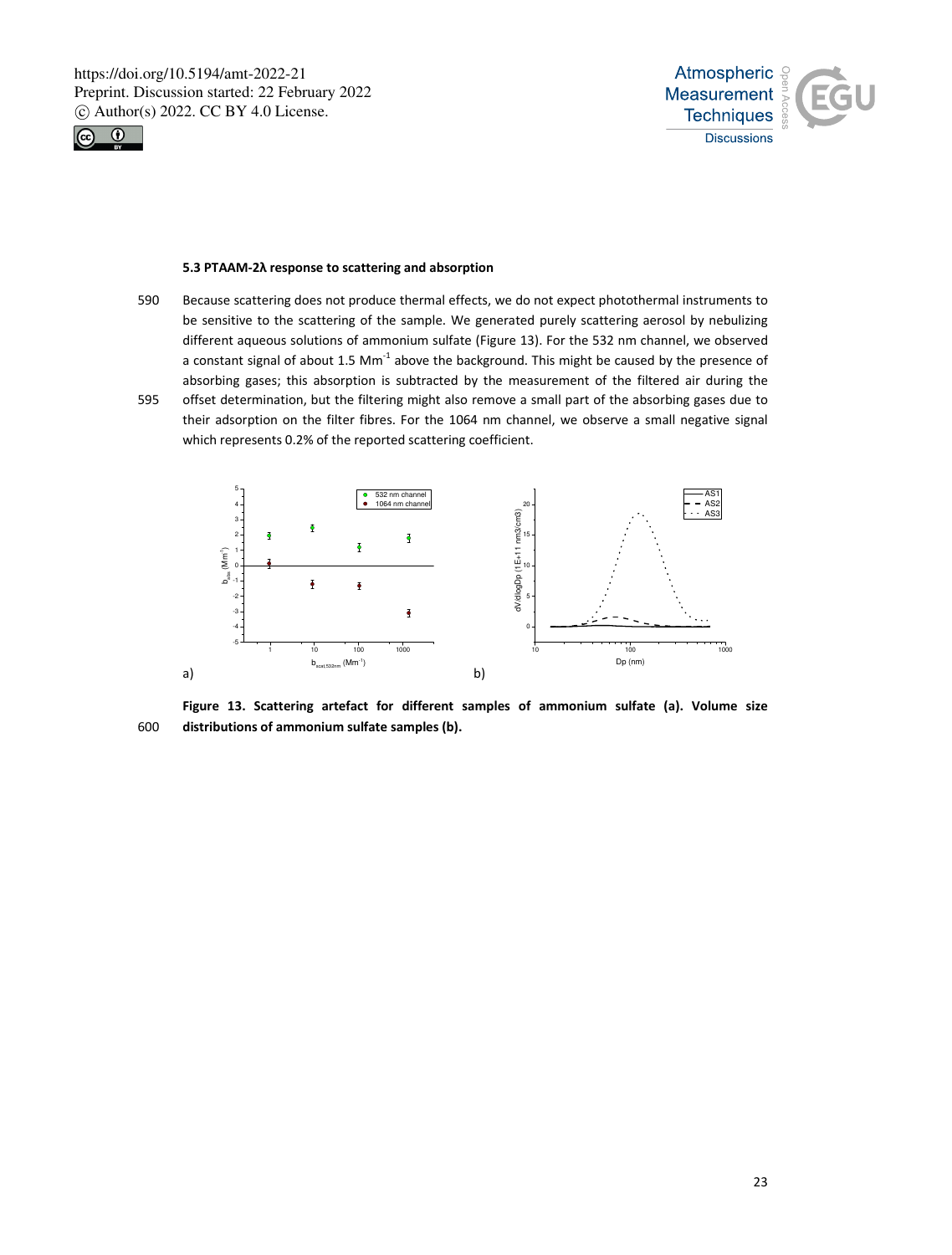



#### **5.4 Laboratory campaigns**

As shown, the PTAAM-2λ measures the aerosol absorption coefficient without size and scattering artefacts. This makes the instrument suitable to study optical properties of aerosols and the 605 response of other absorption instruments, especially filter photometers. Thus, we have investigated filter artefacts in the Aethalometer AE33 and the CLAP. The response of the AE33 and the CLAP to purely scattering aerosol was tested using aerosolized ammonium sulfate of different sizes (Figure 14.a). The scattering artefact is most pronounced for small particles (volume size mode of 50 nm) where the attenuation coefficient in green approximately equals the scattering coefficient. For larger 610 particles it is reduced and reaches 6% at particle volume size mode of 122 nm. These values are higher compared to the ones in Drinovec et al. (2015) where  $b_{atn}/b_{scat}$  values between 1.2% - 3.4% were obtained for the old-type TFE-coated glass fiber filter type (Pallflex "Fiberfilm" T60A20).



# **Figure 14. Scattering artefact of filter photometers the CLAP and the AE33 for different sizes of**  615 **ammonium sulfate particles (a). Multiple scattering parameter C for different sizes of soot (b). For most measurements, the standard error was smaller than the symbol.**

Similarly to scattering, there is also a strong dependence of the filter photometer response on the size of absorbing particles. The enhancement of light absorption in the filter matrix relative to particles suspended in air is described by the multiple-scattering parameter C (Weingartner et al., 620 2003). For attenuation coefficient compensated for filter loading effect it holds that  $C = b_{atn}/b_{abs}$ . The

- AE33 data was extrapolated to 532 and 1064 nm to match the PTAAM-2λ wavelengths, whereas for the CLAP only the 532 nm signal was analysed. For both filter photometers the parameter C for soot samples (Section 2.3) of different sizes shows higher absorption enhancement for smaller particles compared to larger ones (Figure 14.b). The dependence of the parameter C on the size is quite steep
- 625 at lower and atmospherically relevant sizes, then it levels off. For the AE33, the parameter C decreases at 532 nm from 5.3 to 3.2, and at 1064 nm from 4.4 to 2.7 when the volume size mode increases from 100 nm to 500 nm. These values are higher compared to the values between 2.8 and 3.6 obtained by Bernardoni et al. (2020), Yus-Díez et al. (2021) and Ferrero et al. (2021) at 520 and 660 nm. Similarly to our results, Bernardoni and Ferrero observed higher values of the parameter C
- 630 at shorter wavelengths. The dependence of the parameter C on the wavelength results in erroneous determination of the absorption Ångström exponent in filter photometers – reporting about 0.17 – 0.3 higher values compared to the PTAAM-2λ (Table 3).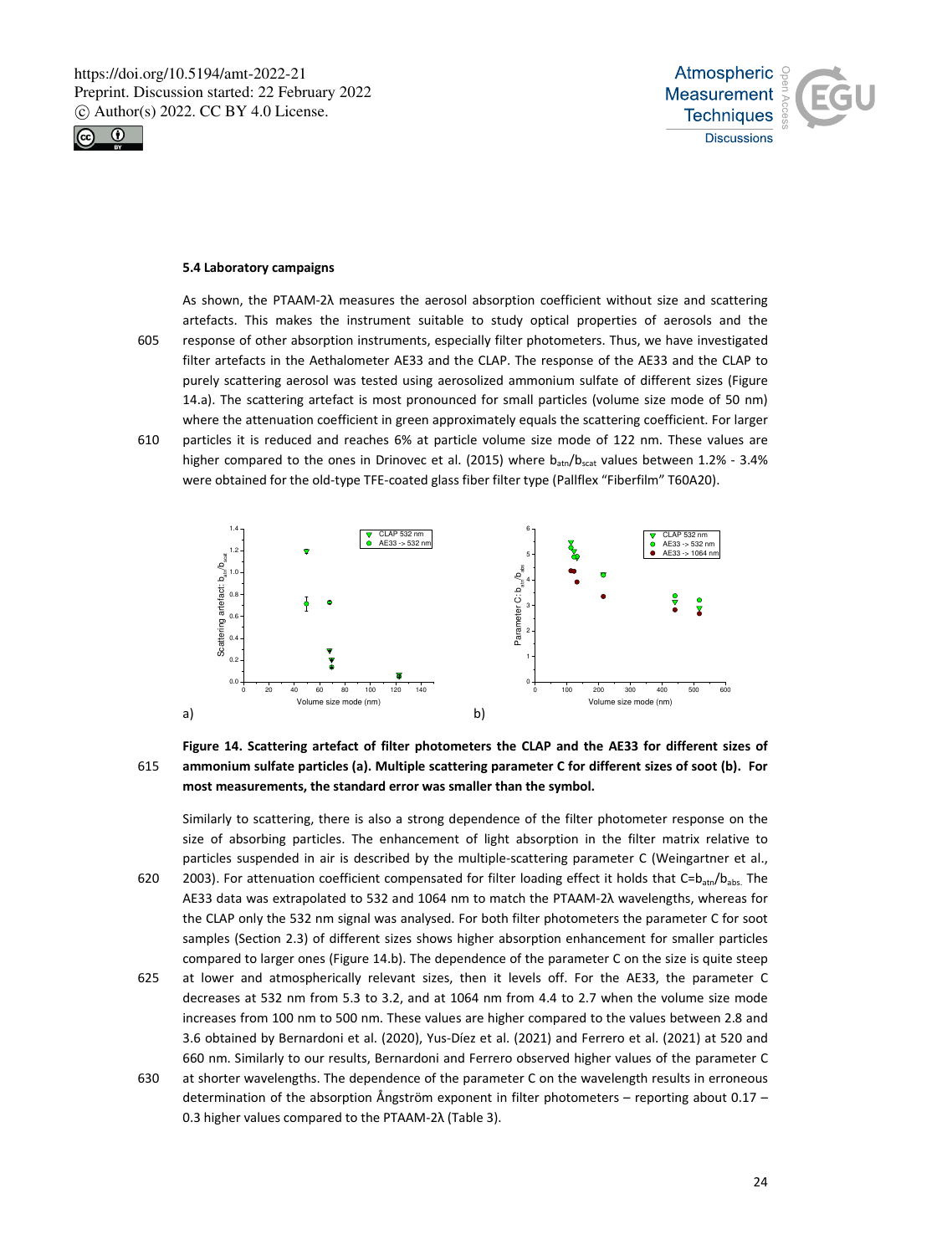



| Campaign       | Sample        | Volume mode<br>(nm) | <b>AAE PTAAM-2λ</b><br>532-1064 nm | AAE AE33<br>370-950 nm |
|----------------|---------------|---------------------|------------------------------------|------------------------|
| Ljubljana 2021 | Diesel soot   | 123                 | 1.07                               | 1.26                   |
| AeroTox 2020   | miniCAST soot | 160                 | 0.86                               | 1.16                   |
| Ljubljana 2021 | Propane soot  | 441                 | 0.77                               | 0.94                   |

**Table 3: the AE33 systematically overestimates the absorption Ångström exponents (AAE) compared to the PTAAM-2λ.** 

635

The dependence of the AE33 measured attenuation coefficient on the sample single scattering albedo (SSA) was tested with an external mixture of propane soot (441 nm volume mode) and ammonium sulphate (123 nm volume mode). The experiment was performed by filling a barrel with soot at the start, followed by continuous injection of ammonium sulphate particles (Figure 15). SSA 640 increased from 0.25 to 0.997. There is an increase in attenuation ratio batn<sub>532nm</sub>/babs<sub>532nm</sub> shortly after the start of the experiment, but after the filter change (at 14:28) the ratio returns to the initial value, which indicates that the filter loading compensation was not working optimally for the selected sample. The second filter spot loading was lower and did not affect the measurement – the attenuation ratio shows a big increase for SSA>0.995 where the AE33 signal is more than doubled. 645 This effect has been observed in ambient measurements when the AE33 was compared to a MAAP in three different sites (Yus-Díez et al., 2021). The increase of the ratio was more than three-fold at regional background sites during the periods of high SSA.



**Figure 15. Measurement of externally mixed diesel soot and ammonium sulphate. The ratio**  650 **between the AE33 attenuation coefficient and the PTAAM-2λ absorption coefficient and singlescattering albedo as a function of time (a). There was a filter change for the AE33 at 14:28. Attenuation to absorption ratio as a function of the single-scattering albedo (b).**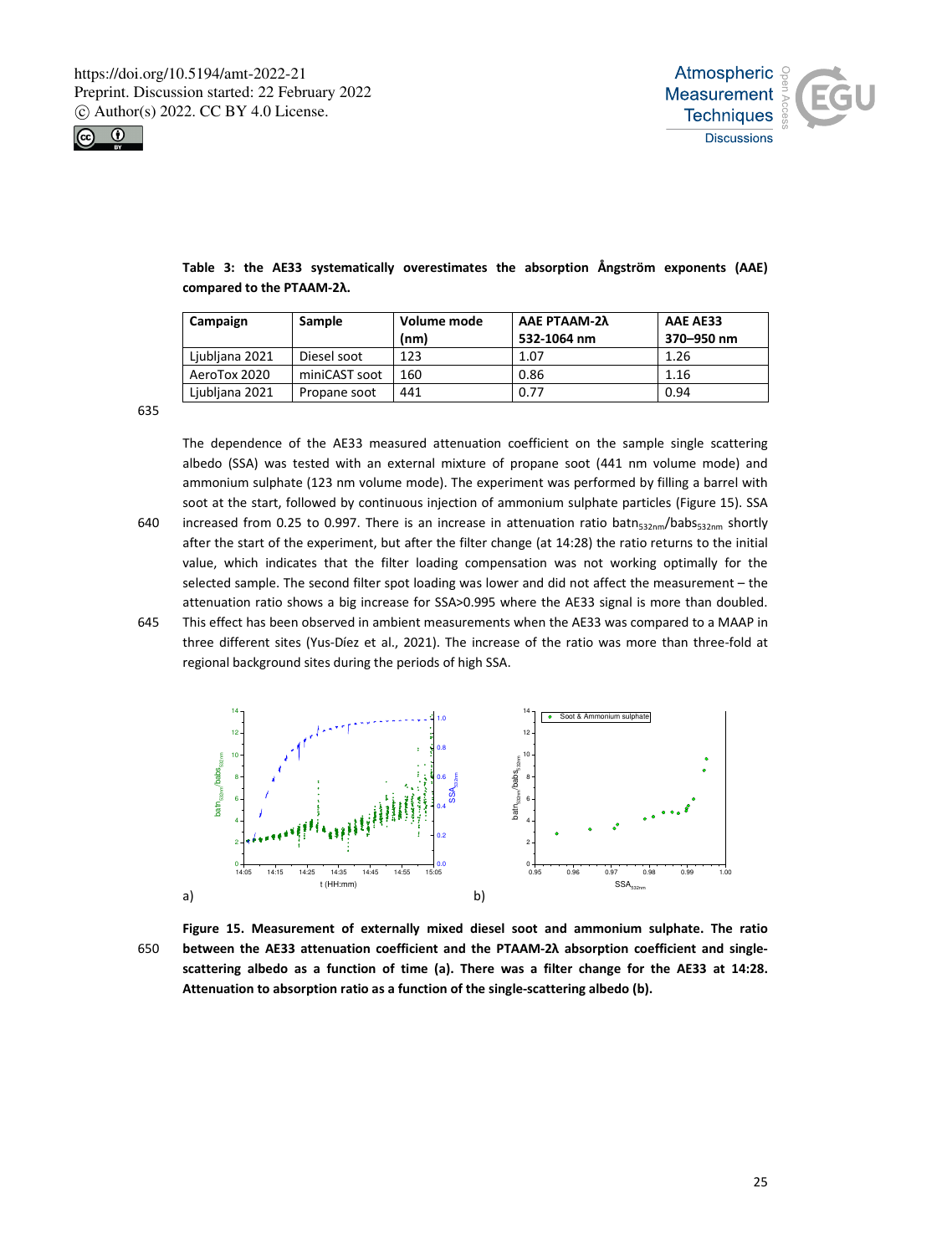



#### **5.5 Winter ambient campaign**

- 655 The winter campaign was carried out in Ljubljana (Slovenia) in February and March 2020 to evaluate the PTAAM-2λ performance for ambient measurements. Absorption above 30 Mm<sup>-1</sup> at 532 nm was measured regularly during the night (Figure 16). During the day the absorption was lower, making it difficult to determine the Ångström exponent with a high time resolution – as the instrument was operating with a higher than normal noise level. Comparisons with the AE33 show similar parameter 660 C values (Figure 16c-d) as obtained for larger particles during the laboratory campaign. Ångström
- exponents in the range between 0.8 and 1.4 have been obtained, with the AE33 providing 0.3 higher AAE values. For more precise ambient measurements the instrument noise at 1 s time resolution should be reduced to 1  $Mm^{-1}$  or lower.



**Figure 16. Absorption coefficient and Ångström exponent measured during the Ljubljana 2020 winter campaign (a) and a frequency distribution of the Ångström exponent (b). Correlations between attenuation coefficient and absorption coefficient for the 532 nm channel (c) and the 1064 nm channel (d).** 

670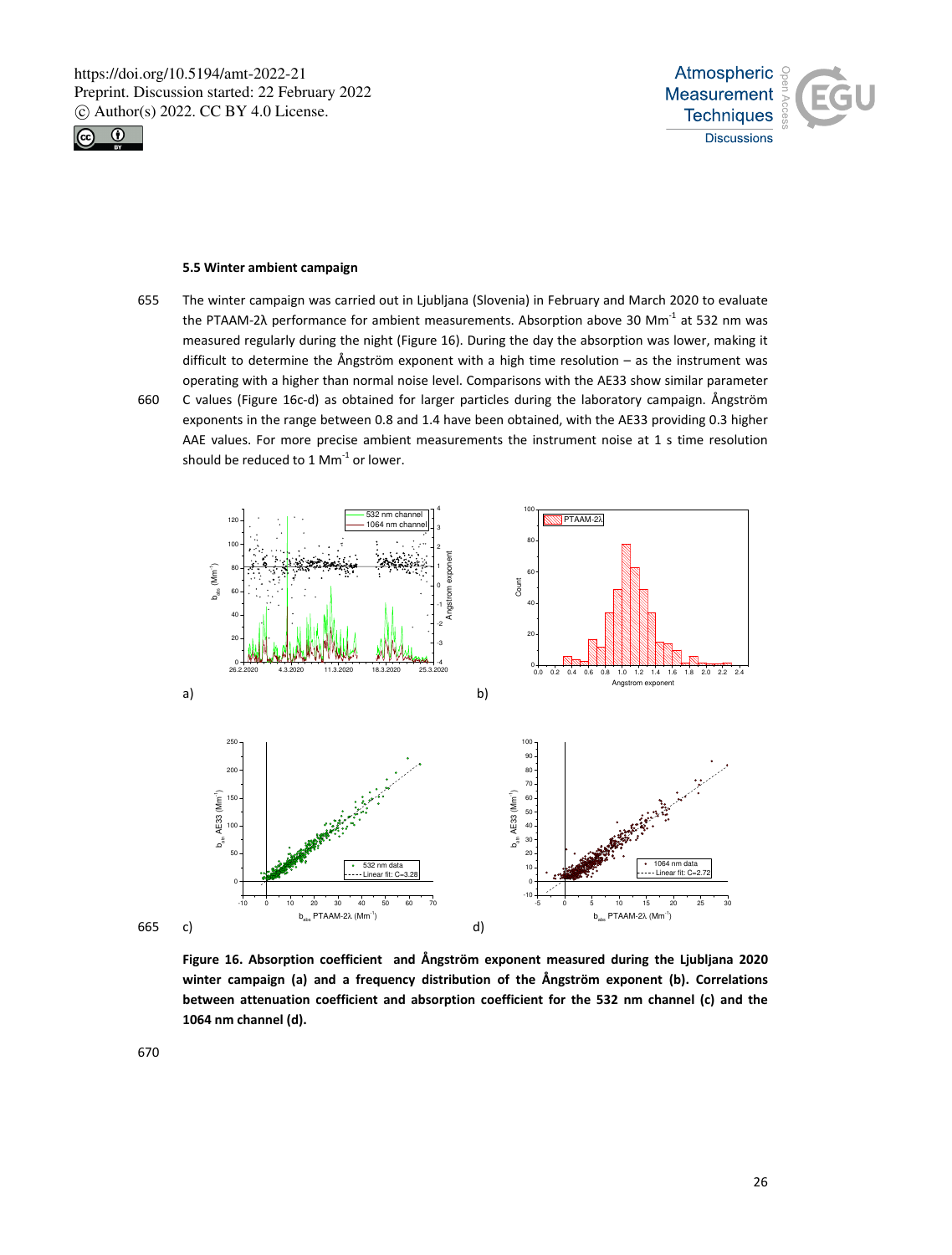



#### **5.6 Uncertainty analysis**

- 675 The uncertainty of the measured absorption coefficient results from the calibration, method and instrumental uncertainties. The calibration of the 532 nm channel depends strongly on the uncertainty of  $NO<sub>2</sub>$  amount fraction in the calibrating gas mixture. The standard uncertainty of  $NO<sub>2</sub>$ amount fraction produced by TMPG was below 2%. The calibration of the 1064 nm channel depends both on the uncertainty of the 532 nm channel and the uncertainty of the nigrosin absorption ratio
- 680  $b_{abs,1064\ nm}/b_{abs,532\ nm}$ ; this parameter depends on the correct determination of the nigrosin refractive index and the measured size distribution. Determination of the refractive index is sensitive to the variation of nigrosin sample thickness which influence the reflectivity of thin film; resulting uncertainy of 3% is assessed. For well serviced SMPS instruments, the uncertainty is below 10% (Wiedensohler et al, 2017), the uncertainty of the ratio of the absorption coefficients is lower,
- 685 resulting in 4% uncertainty. Instrument operation can be influenced by the scattering artefact and the presence of absorbing gases. The absorption of gases is subtracted by measurement of filtered air, but small amouth of the gas can be adsorbed to the filter material. The combined uncertainty of scattering and gases of 1% is assessed. The final uncertainty contribution comes from the stability of the instrument response (3%).
- 690 Combined standard uncertainties for the determination of absorption coefficients and absorption Ångström exponent are presented in Table 4. The 1064 nm channel uncertainty (6%) is higher compared to the 532 nm channel (4%) due to the additional calibrations step with nigrosin particles. The uncertainty of the absorption Ångström exponent (9%) is higher compared to the absorption coefficients because of the properties of the logarithmic function.
- 695 **Table 4. The sources of uncertainty for PTAAM-2λ measurements and combined standard uncertainties (k=1) for obtaining absorption coefficients and absorption Ångström exponent (AAE). Combined uncertainties were calculated using independent uncertainty components.**

|   | Sources of uncertainty                        | Uncertainty | <b>Components</b> |
|---|-----------------------------------------------|-------------|-------------------|
| А | NO <sub>2</sub> amount fraction               | 2%          |                   |
| B | Nigrosin refractive index                     | 3%          |                   |
| C | Mie calculation of babs, 1064 nm/babs, 532 nm | 4%          |                   |
| D | Scattering & absorbing gases                  | 1%          |                   |
| E | Stability of instrument                       | 3%          |                   |
|   | <b>Combined uncertainties</b>                 |             |                   |
|   | $D_{\rm abs,532nm}$                           | 4%          | A, D, E           |
|   | $D_{\rm abs, 1064nm}$                         | 6%          | A, B, C, D, E     |
|   | AAE                                           | 9%          | B, C, D, E, In    |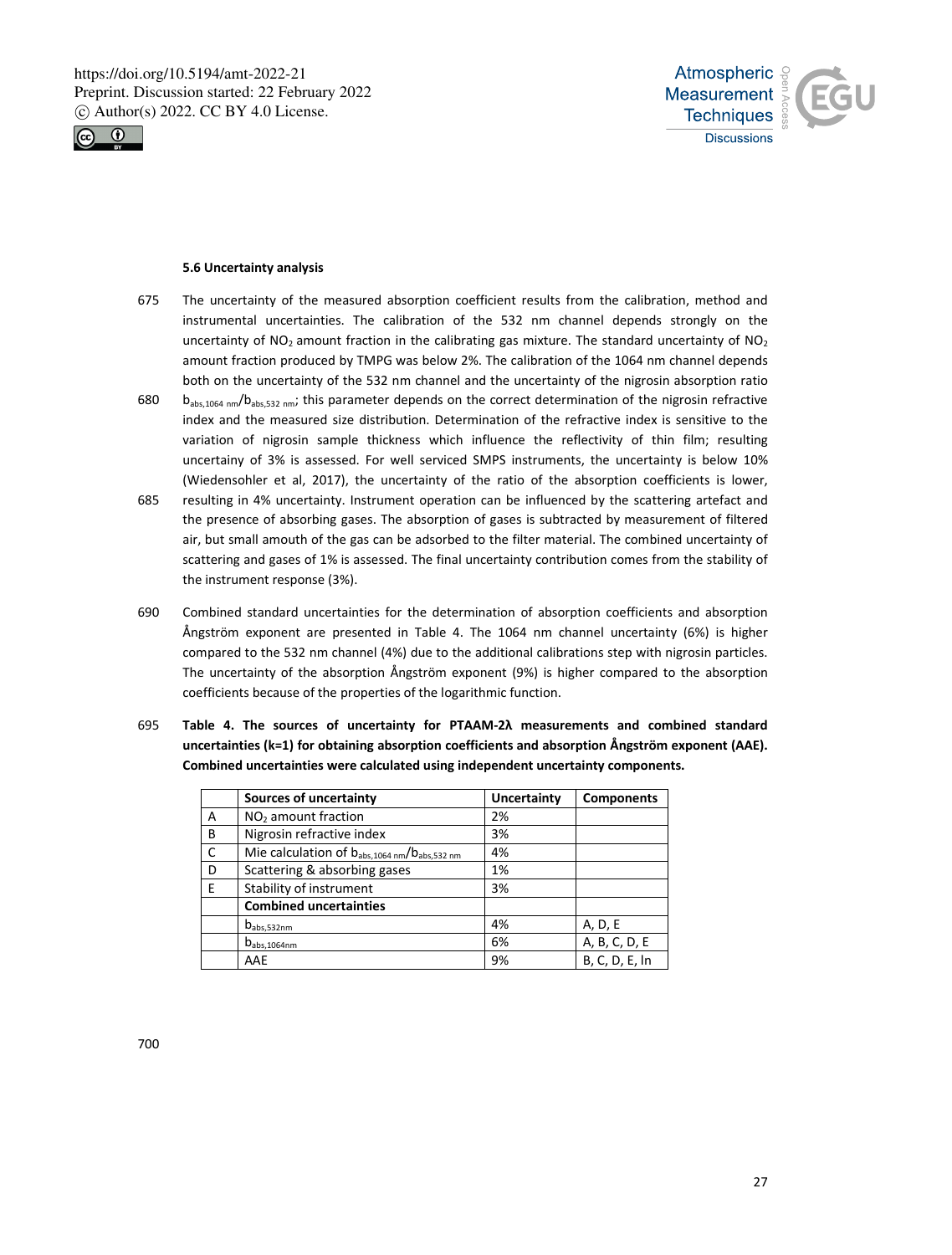



#### **6 Conclusions**

We report on the design and operation of the first dual-wavelength photothermal interferometer (PTAAM-2λ) for measurements of aerosol absorption. The instrumental design allows for simultaneous measurement of the same sample at both wavelengths.

705 The instrument was calibrated with  $NO<sub>2</sub>$  at 532 nm and the calibration was transferred to 1064 nm using aerosolized nigrosin. We were able to use Mie theory to calculate the ratio of the absorption coefficients at the two wavelengths due to the spherical shape of these particles. The comparison of this modelled absorption coefficient with the measured one for polydisperse nigrosin at 532 nm shows a 6% and 24% difference for the AeroTox 2020 and Ljubljana 2021 campaigns, 710 correspondingly. This validates our approach.

The PTAAM-2λ is one of the few instruments able to measure aerosol absorption coefficients at high SSA. We have demonstrated the long-term stability of the instrument and shown that the determination of the absorption coefficient is artefact-free. Uncertainties of 4%, 6% and 9% were determined for the absorption coefficients at 532 nm, 1064 nm and absorption Ångström exponent,

- 715 respectively. We have used the dual-wavelength photothermal interferometer to determine the artefacts of filter photometers and quantify their dependence on the wavelength and the aerosol size. The PTAAM-2λ shows lower AAE compared to filter photometers, demonstrating a wavelength dependence of the filter photometer multiple-scattering parameter C. We have also shown how the quantification of the filter photometer sensitivity on the aerosol size is determined and that for low 720 SSA, filter photometers perform satisfactorily if correct values of parameter C are used.
	- We believe that the demonstrated operation and performance makes the PTAAM-2λ a strong candidate for reference measurements of the aerosol absorption coefficient.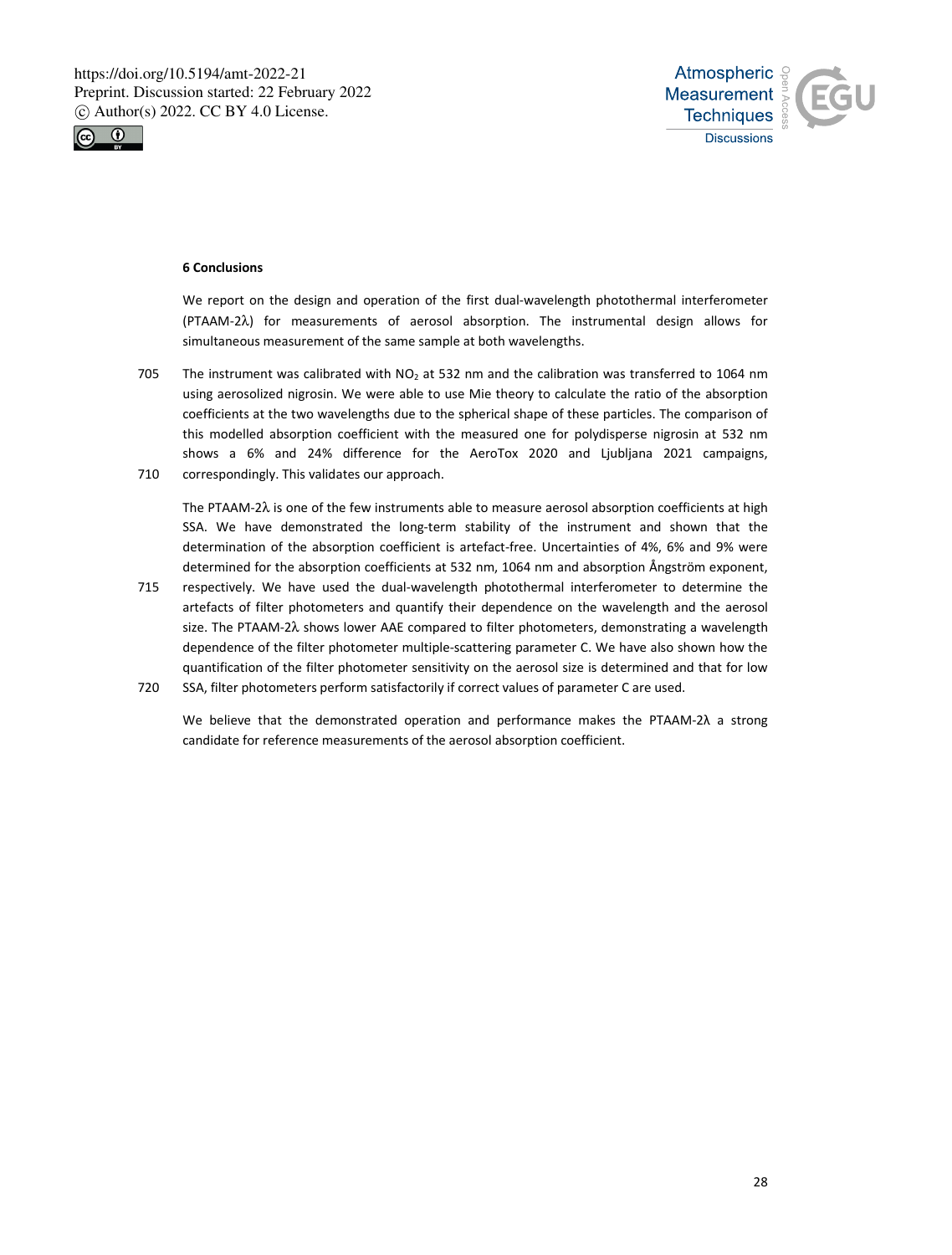



*Data availability.* The raw data and measurement logs are available at http://repozitorij.ung.si/Dokument.php?id=23720. Additional related data can be made available 725 upon request.

*Competing interests.* LD, GM and UJ are or were employed by Haze Instruments d.o.o., the manufacturer of the described instrument. Technologies described here-in have been protected with patents.

*Author contributions.* LD and GM designed and developed the PTAAM-2λ. LD carried out the majority 730 of experiments and analyzed the data. EW, BV and JR provided input into the experimental design of the photothermal interferometer. UJ performed measurements of nigrosin refractive index and laser spectra. LP performed scanning electron microscopy. MŠ performed measurements with atomic force microscope. MK performed integrating sphere measurements, KVi performed SMPS measurements during Ljubljana 2021 campaign. LF and UJ performed Mie calculations and quality

- 735 control. DMK and KVa carried out experiments during AeroTox 2020 campaign. TB and CP prepared and tested Tracabel Mobile Permeation Generator of NO<sub>2</sub> for PTAAM-2λ calibration. TM and AW collaborated with nephelometer measurements and calibration. LD and GM wrote the paper with other authors providing valuable additions. All co-authors contributed to the paper discussion and revision.
- 740 *Acknowledgement.* We thank Martin Gysel (PSI) for the use of the AE33, Teledyne API and EAS Envimet Analytical Systems GmbH for the loan of the  $NO<sub>2</sub>$  CAPS. We thank AMES d.o.o. for the technical support.

*Financial support*. This research has been supported by the Swiss National Science Foundation (grant no. 200021\_172649), EUROSTARS programme (IMALA, grant no. 11386), Slovenian Research Agency

745 grants P1-0385, P1-0099 and I-0033, and the European Metrology Programme for Innovation and Research (EMPIR Black Carbon, EMPIR AeroTox).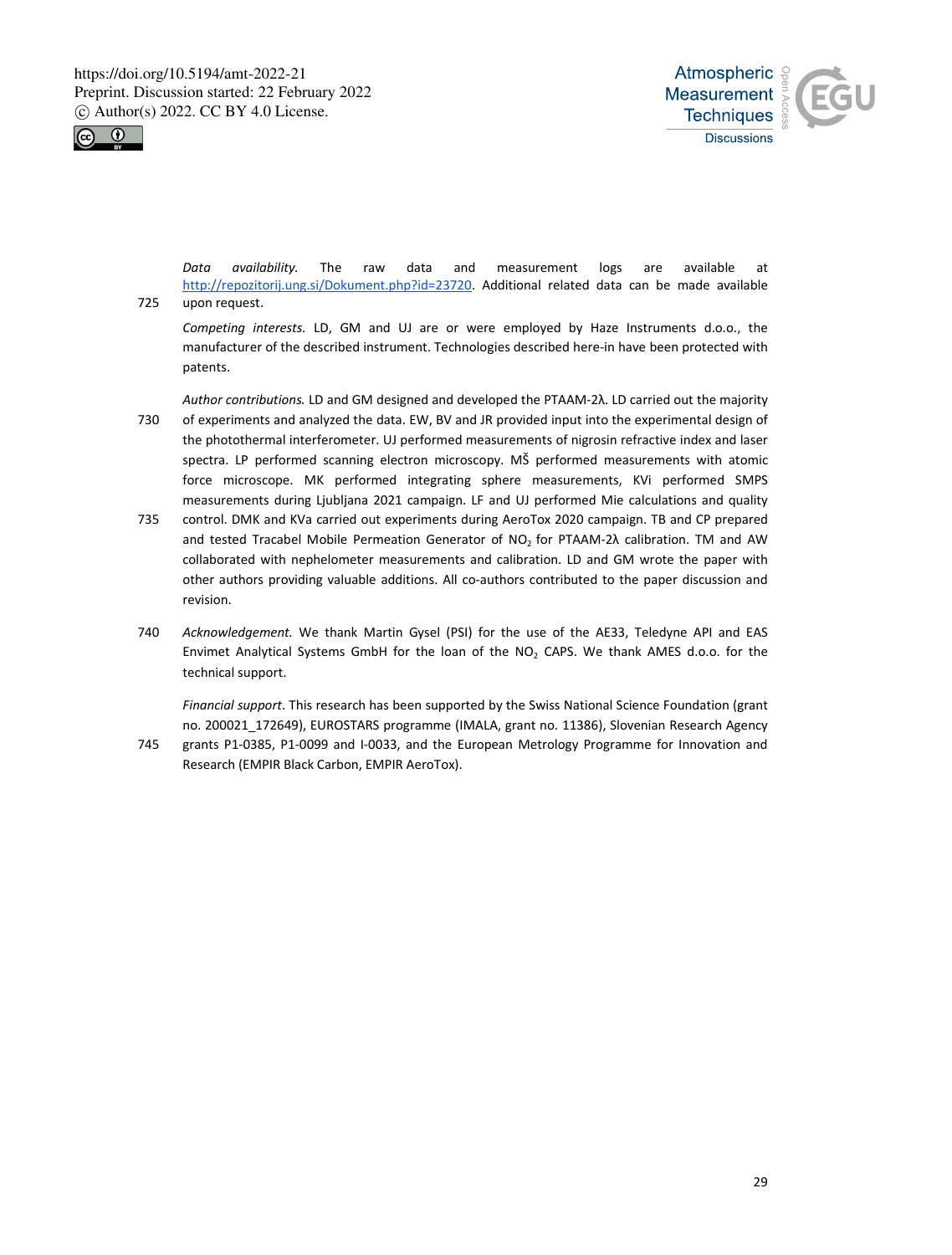



#### **References**

Arnott, W. P., Moosmüller, H., and Walker, J. W.: Nitrogen dioxide and kerosene-flame soot 750 calibration of photoacoustic instruments for measurements of light absorption by aerosols, Rev. Sci. Instr., 71, 4545-4552, https://doi.org/10.1063/1.1322585, 2000.

Arnott, W. P., Moosmuller, H., Sheridan, P. J., Ogren, J. A., Raspet, R., Slaton, W. V., Hand, J. L., Kreidenweis, S. M., and Collett, J. L.: Photoacoustic and filter-based ambient aerosol light absorption measurements: Instrument comparisons and the role of relative humidity, Journal of Geophysical 755 Research-Atmospheres, 108, 10.1029/2002jd002165, 2003.

Arnott, W. P., Hamasha, K., Moosmüller, H., Sheridan, P. J., and Ogren, J. A.: Towards Aerosol Light-Absorption Measurements with a 7-Wavelength Aethalometer: Evaluation with a Photoacoustic Instrument and 3-Wavelength Nephelometer, Aerosol Sci. Tech., 39, 17-29, 10.1080/027868290901972, 2005.

- 760 Bernardoni, V., Ferrero, L., Bolzacchini, E., Forello, A. C., Gregorič, A., Massabò, D., Močnik, G., Prati, P., Rigler, M., Santagostini, L., Soldan, F., Valentini, S., Valli, G., and Vecchi, R.: Determination of Aethalometer multiple-scattering enhancement parameters and impact on source apportionment during the winter 2017/18 EMEP/ACTRIS/COLOSSAL campaign in Milan, Atmos. Meas. Tech., 14, 2919–2940, https://doi.org/10.5194/amt-14-2919-2021, 2021.
- 765 Bluvshtein, N., Flores, J. M., He, Q., Segre, E., Segev, L., Hong, N., Donohue, A., Hilfiker, J. N., and Rudich, Y.: Calibration of a multi-pass photoacoustic spectrometer cell using light-absorbing aerosols, Atmos. Meas. Tech., 10, 1203–1213, https://doi.org/10.5194/amt-10-1203-2017, 2017.

Bond, T. C., Anderson, T. L., and Campbell, D.: Calibration and intercomparison of filter-based measurements of visible light absorption by aerosols, Aerosol Sci. Tech., 30, 582–600, 770 doi:10.1080/027868299304435, 1999.

Bond, T. C., Doherty, S. J., Fahey, D. W., Forster, P. M., Berntsen, T., DeAngelo, B. J., Flanner, M. G., Ghan, S., Karcher, B., Koch, D., Kinne, S., Kondo, Y., Quinn, P. K., Sarofim, M. C., Schultz, M. G., Schulz, M., Venkataraman, C., Zhang, H., Zhang, S., Bellouin, N., Guttikunda, S. K., Hopke, P. K., Jacobson, M. Z., Kaiser, J. W., Klimont, Z., Lohmann, U., Schwarz, J. P., Shindell, D., Storelvmo, T., Warren, S. G., and

775 Zender, C. S.: Bounding the role of black carbon in the climate system: A scientific assessment, Journal of Geophysical Research-Atmospheres, 118, 5380-5552, 10.1002/jgrd.50171, 2013.

Collaud Coen, M., Weingartner, E., Apituley, A., Ceburnis, D., Fierz-Schmidhauser, R., Flentje, H., Henzing, J. S., Jennings, S. G., Moerman, M., Petzold, A., Schmid, O., and Baltensperger, U.: Minimizing light absorption measurement artifacts of the Aethalometer: evaluation of five correction 780 algorithms, Atmos. Meas. Tech., 3, 457–474, https://doi.org/10.5194/amt-3-457-2010, 2010.

Cuesta-Mosquera, A., Močnik, G., Drinovec, L., Müller, T., Pfeifer, S., Minguillón, M. C., Briel, B., Buckley, P., Dudoitis, V., Fernández-García, J., Fernández-Amado, M., Ferreira De Brito, J., Riffault, V., Flentje, H., Heffernan, E., Kalivitis, N., Kalogridis, A.-C., Keernik, H., Marmureanu, L., Luoma, K., Marinoni, A., Pikridas, M., Schauer, G., Serfozo, N., Servomaa, H., Titos, G., Yus-Díez, J., Zioła, N., and

785 Wiedensohler, A.: Intercomparison and characterization of 23 Aethalometers under laboratory and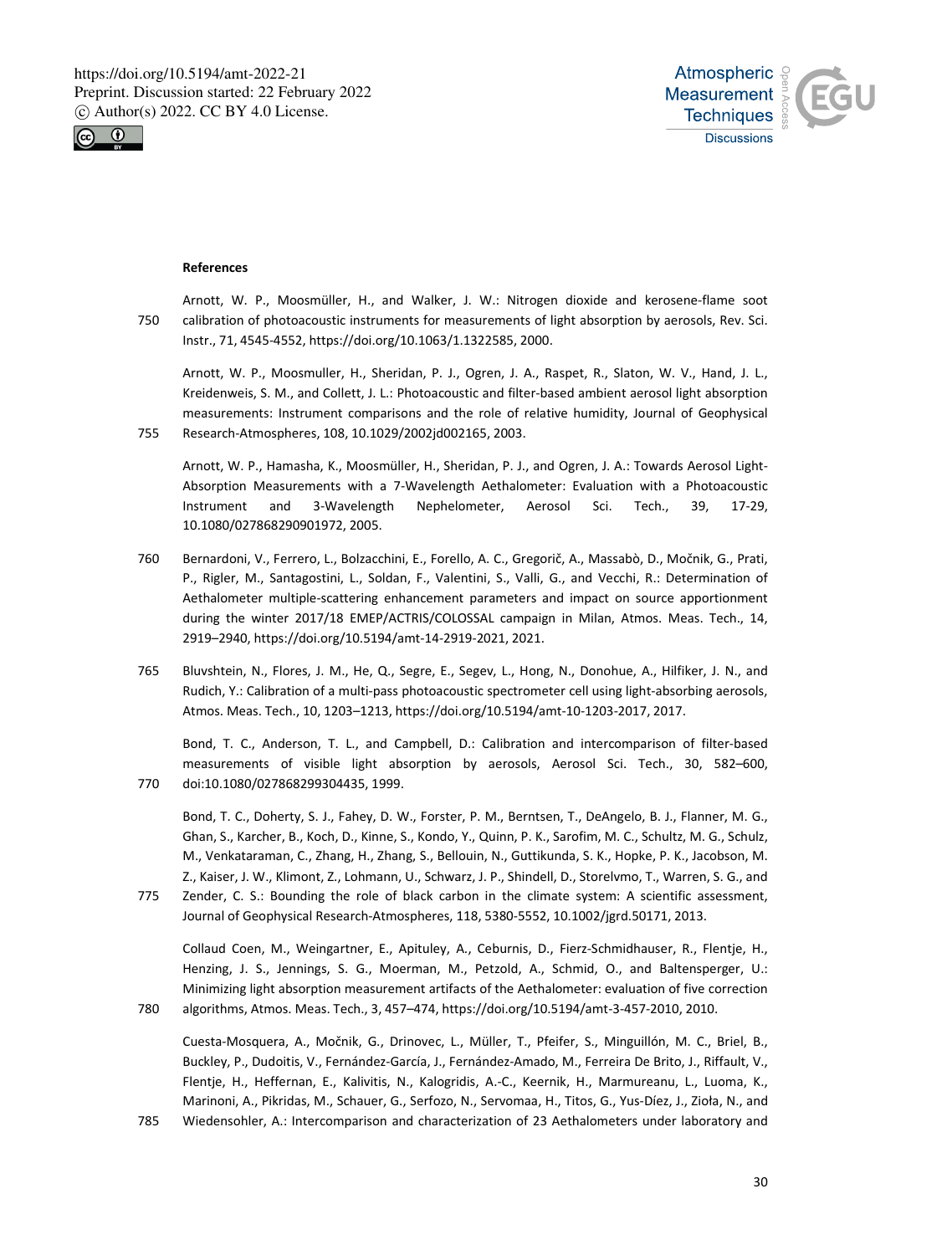



ambient air conditions: procedures and unit-to-unit variabilities, Atmos. Meas. Tech., 14, 3195–3216, https://doi.org/10.5194/amt-14-3195-2021, 2021.

Davies, N. W., Cotterell, M. I., Fox, C., Szpek, K., Haywood, J. M., and Langridge, J. M.: On the accuracy of aerosol photoacoustic spectrometer calibrations using absorption by ozone, Atmos. 790 Meas. Tech., 11, 2313–2324, https://doi.org/10.5194/amt-11-2313-2018, 2018.

Drinovec, L., Močnik, G., Zotter, P., Prévôt, A. S. H., Ruckstuhl, C., Coz, E., Rupakheti, M., Sciare, J., Müller, T., Wiedensohler, A., and Hansen, A. D. A.: The "dual-spot" Aethalometer: an improved measurement of aerosol black carbon with real-time loading compensation, Atmos. Meas. Tech., 8, 1965-1979, 10.5194/amt-8-1965-2015, 2015.

795 Drinovec, L., Gregorič, A., Zotter, P., Wolf, R., Bruns, E. A., Prévôt, A. S. H., Petit, J.-E., Favez, O., Sciare, J., Arnold, I. J., Chakrabarty, R. K., Moosmüller, H., Filep, A., and Močnik, G.: The filter-loading effect by ambient aerosols in filter absorption photometers depends on the coating of the sampled particles, Atmos. Meas. Tech., 10, 1043-1059, 10.5194/amt-10-1043-2017, 2017.

Drinovec L. and Močnik G.: Photo-thermal interferometer, Euopean Patent office, European Patent 800 Specification EP3 492 905 B1, 2020-04-29, 2020.

Ess, M. N., Bertò, M., Irwin, M., Modini, R. L., Gysel-Beer, M., and Vasilatou, K.: Optical and morphological properties of soot particles generated by the miniCAST 5201 BC generator, Aerosol Sci. Technol., 0, 1–25, https://doi.org/10.1080/02786826.2021.1901847, 2021.

- Ferrero, L., Castelli, M., Ferrini, B. S., Moscatelli, M., Perrone, M. G., Sangiorgi, G., D'Angelo, L., 805 Rovelli, G., Moroni, B., Scardazza, F., Močnik, G., Bolzacchini, E., Petitta, M., and Cappelletti, D.: Impact of black carbon aerosol over Italian basin valleys: high-resolution measurements along vertical profiles, radiative forcing and heating rate, Atmos. Chem. Phys., 14, 9641–9664, https://doi.org/10.5194/acp-14-9641-2014, 2014.
- Ferrero, L., Gregorič, A., Močnik, G., Rigler, M., Cogliati, S., Barnaba, F., Di Liberto, L., Gobbi, G. P., 810 Losi, N., and Bolzacchini, E.: The impact of cloudiness and cloud type on the atmospheric heating rate of black and brown carbon in the Po Valley, Atmos. Chem. Phys., 21, 4869–4897, https://doi.org/10.5194/acp-21-4869-2021, 2021.

Flores, E., Viallon, J., Idrees, F., Moussay, P., Wielgosz, R., Shinji, UI., Cieciora, D., Rolle, F., Sega, M., Sang-Hyub, O., Macé, T., Sutour, C., Pascale, C., Zhang, T., Wang, D., Guo, H., Han, Q., Smeulders, D.,

- 815 Jozela, M., Ntsasa, N.G.m, Tshilongo, J., Mphamo, T., Van Aswegen, S., Worton, D., Brewer, P., Valkova, M., Tarhan, T., Efremova, O., Konopelko, L., de Krom, I., Persijn, S. and van der Veen, A.: Final report on international comparison CCQM-K74: Nitrogen dioxide, 10 µmol/mol, Metrologia, 58(1A), https://doi.org/10.1088/0026-1394/58/1A/08018, 2021.
- Foster, K., Pokhrel, R., Burkhart, M., and Murphy, S.: A novel approach to calibrating a photoacoustic 820 absorption spectrometer using polydisperse absorbing aerosol, Atmos. Meas. Tech., 12, 3351–3363, https://doi.org/10.5194/amt-12-3351-2019, 2019.

Haerri, H.-P., Macé, T., Waldén, J., Pascale, C., Niederhauser, B., Wirtz, K., Stovcik, V., Sutour, C., Couette, J., and Waldén, T.: Dilution and permeation standards for the generation of NO, NO2 and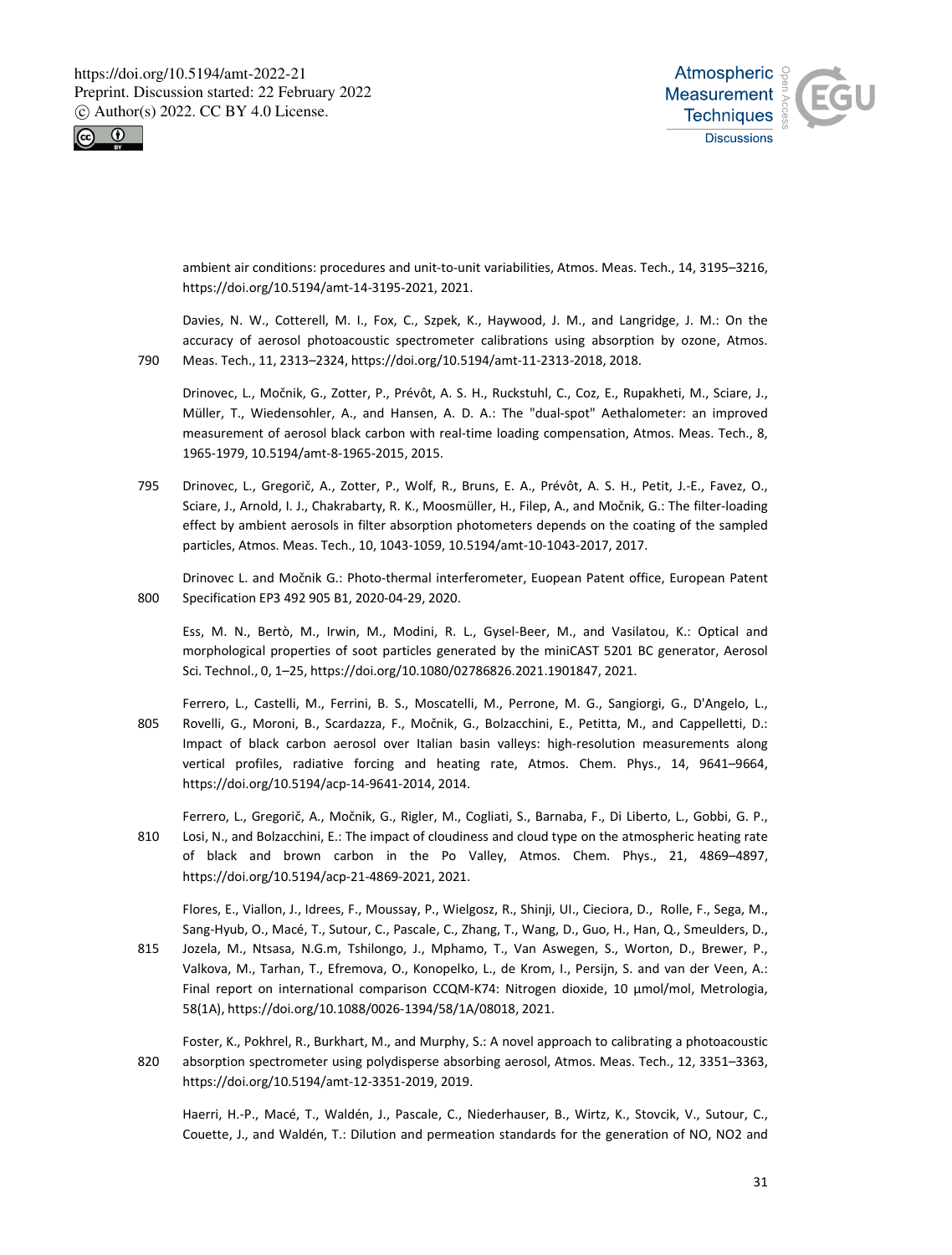



SO2 calibration gas mixtures, Meas. Sci. Technol., 28, 035801, https://doi.org/10.1088/1361- 825 6501/aa543d, 2017.

Hyvärinen, A.-P., Vakkari, V., Laakso, L., Hooda, R. K., Sharma, V. P., Panwar, T. S., Beukes, J. P., van Zyl, P. G., Josipovic, M., Garland, R. M., Andreae, M. O., Pöschl, U., and Petzold, A.: Correction for a measurement artefact of the Multi-Angle Absorption Photometer (MAAP) at high black carbon mass concentration levels, Atmos. Meas. Tech., 6, 81–90, doi:10.5194/amt-6-81-2013, 2013.

830 Janssen, N. A., Gerlofs-Nijland, M. E., Lanki, T., Salonen, R. O., Cassee, F., Hoek, G., Fischer, P., Brunekreef, B., and Krzyzanowski, M.: Health Effects of Black Carbon, World Health Organization, 2012.

Janssen, N. A. H., Hoek, G., Simic-Lawson, M., Fischer, P., van Bree, L., ten Brink, H., Keuken, M., Atkinson, R. W., Anderson, H. R., Brunekreef, B., and Cassee, F. R.: Black Carbon as an Additional 835 Indicator of the Adverse Health Effects of Airborne Particles Compared with PM10 and PM2.5, Environ. Health Persp., 119, 1691-1699, 10.1289/ehp.1003369, 2011.

JCGM - Joint Committee for Guides in Metrology: Evaluation of Measurement Data—Guide to the Expression of Uncertainty in Measurement (GUM) vol 100, 1st edn (Paris, France: Bureau International de Poids et Mesures), www.bipm.org/en/publications/guides/gum.html (Accessed 3 840 January 2017), 2008.

Ježek, I., Drinovec, L., Ferrero, L., Carriero, M., and Močnik, G.: Determination of car on-road black carbon and particle number emission factors and comparison between mobile and stationary measurements, Atmos. Meas. Tech., 8, 43–55, https://doi.org/10.5194/amt-8-43-2015, 2015.

Kalbermatter, D. M., Močnik, G., Drinovec, L., Visser, B., Röhrbein, J., Oscity, M., Weingartner, E., 845 Hyvärinen, A.-P., and Vasilatou, K.: Response of black carbon and aerosol absorption measuring instruments to laboratory-generated soot coated with controlled amounts of secondary organic matter, Atmos. Meas. Tech., doi.org/10.5194/amt-2021-214, 2021.

Kirchstetter, T.W., Novakov, T., and Hobbs, P. V.: Evidence that the spectral dependence of light absorption by aerosols is affected by organic carbon, J. Geophys. Res.-Atmos., 109, D21208, 850 doi:10.1029/2004JD004999, 2004.

Kumar, N. K., Corbin, J. C., Bruns, E. A., Massabó, D., Slowik, J. G., Drinovec, L., Močnik, G., Prati, P., Vlachou, A., Baltensperger, U., Gysel, M., El-Haddad, I., and Prévôt, A. S. H.: Production of particulate brown carbon during atmospheric aging of residential wood-burning emissions, Atmos. Chem. Phys., 18, 17843–17861, https://doi.org/10.5194/acp-18-17843-2018, 2018.

855 Lack, D. A., Lovejoy, E. R., Baynard, T., Pettersson, A., and Ravishankara, A. R.: Aerosol absorption measurement using photoacoustic spectroscopy: Sensitivity, calibration, and uncertainty developments, Aerosol Sci. Tech., 40, 697–708, https://doi.org/10.1080/02786820600803917, 2006.

Lack, D. A., Cappa, C. D., Covert, D. S., Baynard, T., Massoli, P., Sierau, B., Bates, T. S., Quinn, P. K., Lovejoy, E. R., and Ravishankara, A. R.: Bias in filter-based aerosol light absorption measurements 860 due to organic aerosol loading: Evidence from ambient measurements, Aerosol Sci. Tech., 42, 1033– 1041, https://doi.org/10.1080/02786820802389277, 2008.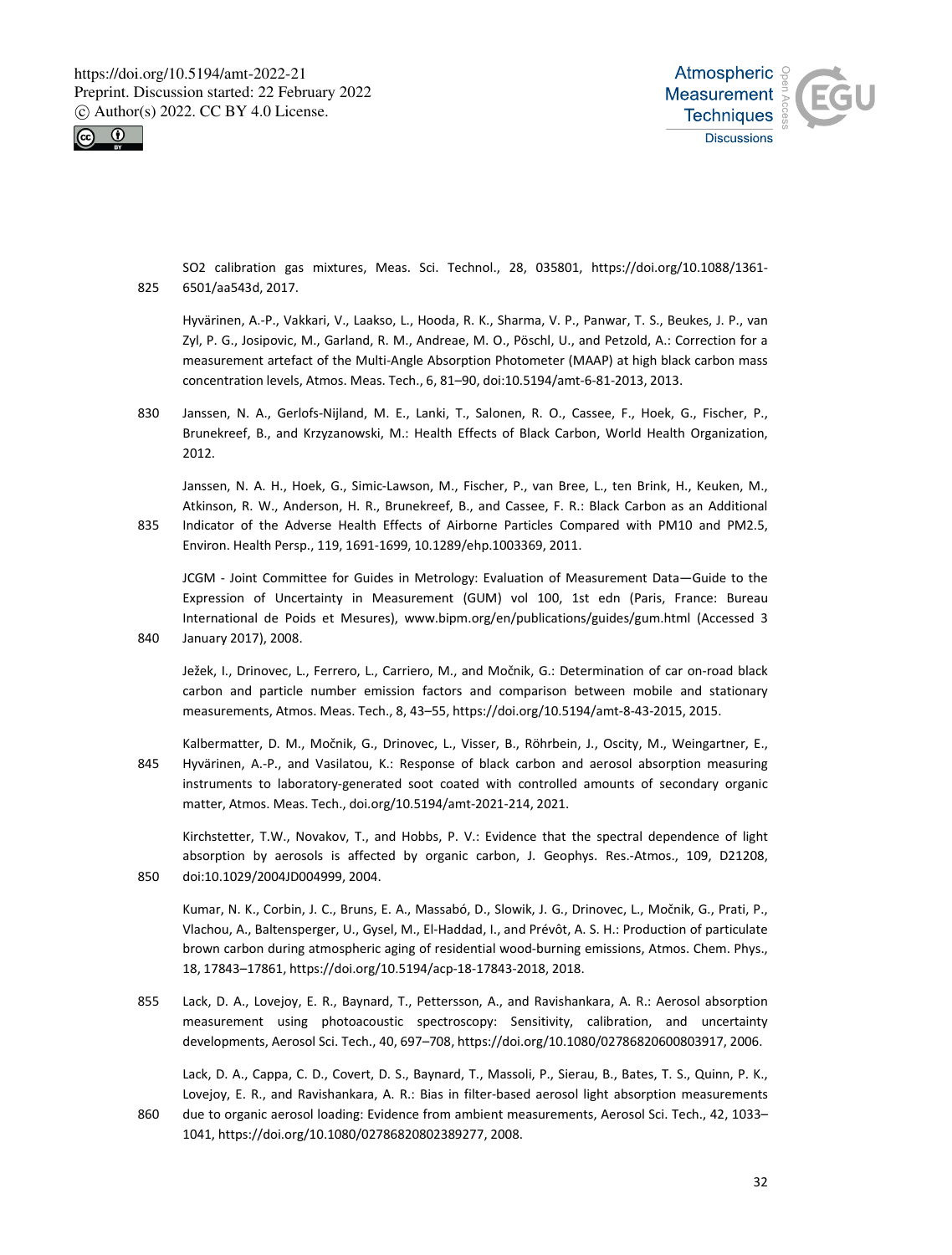



Lack, D. A., Cappa, C. D., Cross, E. S., Massoli, P., Ahern, A. T., Davidovits, P., and Onasch, T. B.: Absorption Enhancement of Coated Absorbing Aerosols: Validation of the Photo-Acoustic Technique for Measuring the Enhancement, Aerosol Sci. Tech., 43, 1006–1012, 865 https://doi.org/10.1080/02786820903117932, 2009.

Lack, D. A., Richardson, M. S., Law, D., Langridge, J. M., Cappa, C. D., McLaughlin, R. J., and Murphy, D. M.: Aircraft instrument for comprehensive characterization of aerosol optical properties, part 2: Black and brown carbon absorption and absorption enhancement measured with photo acoustic spectroscopy, Aerosol Sci. Tech., 46, 555–568, https://doi.org/10.1080/02786826.2011.645955, 870 2012.

Langridge, J. M., Richardson, M. S., Lack, D. A., Brock, C. A., and Murphy, D. M.: Limitations of the Photoacoustic Technique for Aerosol Absorption Measurement at High Relative Humidity, Aerosol Sci. Tech., 47, 1163-1173, 10.1080/02786826.2013.827324, 2013.

Lee, J., and Moosmüller, H.: Measurement of Light Absorbing Aerosols with Folded-Jamin 875 Photothermal Interferometry, Sensors (Basel), 20, 10.3390/s20092615, 2020.

Mätzler C.: MATLAB Functions for Mie Scattering and Absorption, IAP Research Report No. 2002-08, Institute of Applied Physics, University of Bern, 2002

Modini, R. L., Corbin, J. C., Brem, B. T., Irwin, M., Bertò, M., Pileci, R. E., Fetfatzis, P., Eleftheriadis, K., Henzing, B., Moerman, M. M., Liu, F., Müller, T., and Gysel-Beer, M.: Detailed characterization of the

880 CAPS single-scattering albedo monitor (CAPS PMssa) as a field-deployable instrument for measuring aerosol light absorption with the extinction-minus-scattering method, Atmos. Meas. Tech., 14, 819– 851, https://doi.org/10.5194/amt-14-819-2021, 2021.

Moosmüller, H., and Arnott, W. P.: Folded Jamin interferometer: A stable instrument for refractiveindex measurements, Opt. Lett., 21, 438-440, 10.1364/ol.21.000438, 1996.

885 Moosmüller, H., Chakrabarty, R. K., and Arnott, W. P.: Aerosol light absorption and its measurement: A review, Journal of Quantitative Spectroscopy & Radiative Transfer, 110, 844-878, 10.1016/j.jqsrt.2009.02.035, 2009.

Müller, T., Henzing, J. S., de Leeuw, G., Wiedensohler, A., Alastuey, A., Angelov, H., Bizjak, M., Collaud Coen, M., Engström, J. E., Gruening, C., Hillamo, R., Hoffer, A., Imre, K., Ivanow, P., Jennings, G., Sun,

890 J. Y., Kalivitis, N., Karlsson, H., Komppula, M., Laj, P., Li, S.-M., Lunder, C., Marinoni, A., Martins dos Santos, S., Moerman, M., Nowak, A., Ogren, J. A., Petzold, A., Pichon, J. M., Rodriquez, S., Sharma, S., Sheridan, P. J., Teinilä, K., Tuch, T., Viana, M., Virkkula, A., Weingartner, E., Wilhelm, R., and Wang, Y. Q.: Characterization and intercomparison of aerosol absorption photometers: result of two intercomparison workshops, Atmos. Meas. Tech., 4, 245–268, https://doi.org/10.5194/amt-4-245- 895 2011, 2011.

Murphy, D. M.: The Effect of Water Evaporation on Photoacoustic Signals in Transition and Molecular Flow, Aerosol Sci. Tech., 43, 356-363, 10.1080/02786820802657392, 2009.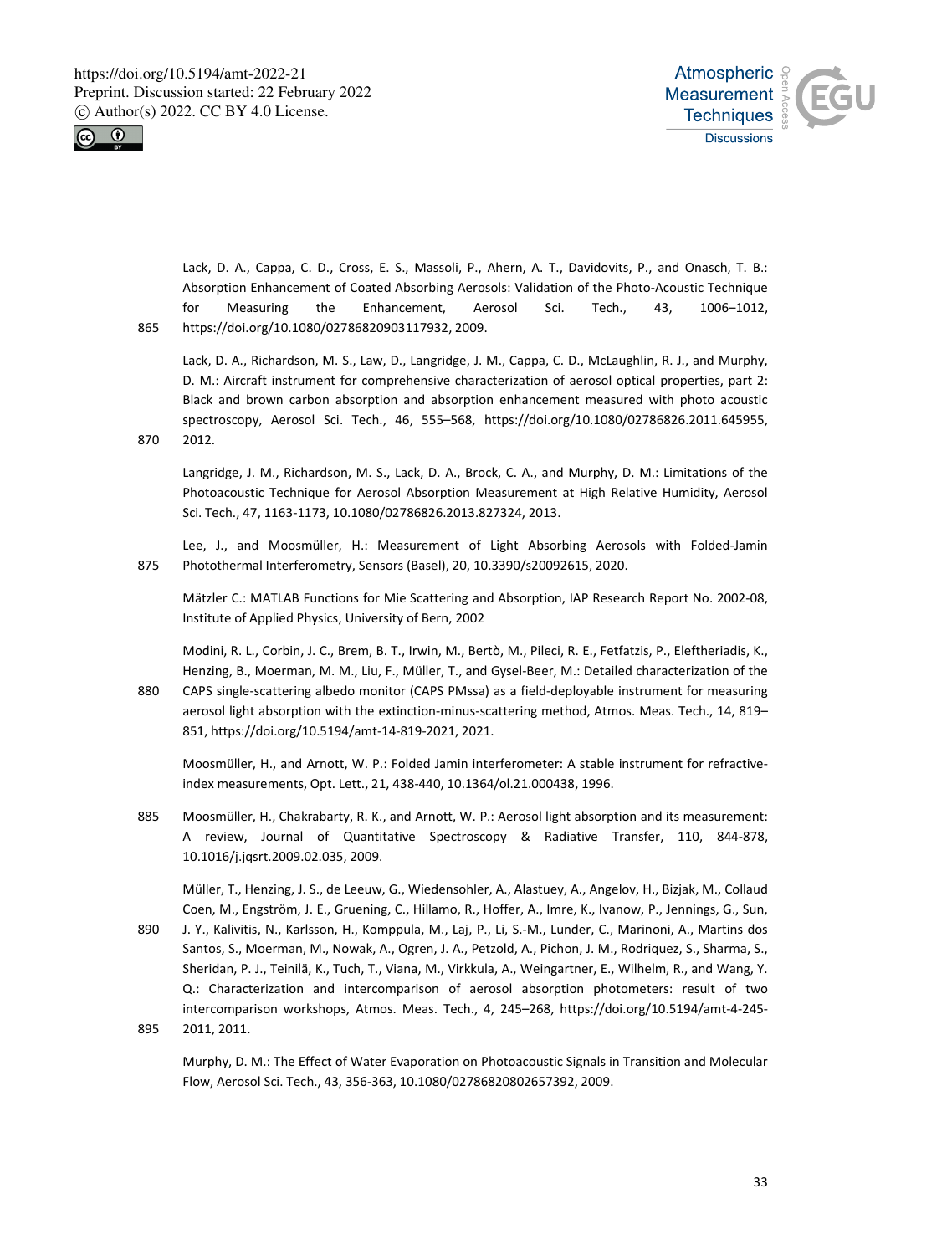



Nakayama, T., Suzuki, H., Kagamitani, S., Ikeda, Y., Uchiyama, A., and Matsumi, Y.: Characterization of a Three Wavelength Photoacoustic Soot Spectrometer (PASS-3) and a Photoacoustic Extinctiometer 900 (PAX), J. Meteorol. Soc. Ser. II, 93, 285-308, 10.2151/jmsj.2015-016, 2015.

Ogren, J. A., Wendell, J., Andrews, E., and Sheridan, P. J.: Continuous light absorption photometer for long-term studies, Atmos. Meas. Tech., 10, 4805-4818, 10.5194/amt-10-4805-2017, 2017.

Petzold, A., Kramer, H., and Schönlinner, M.: Continuous measurement of atmospheric black carbon using a multi-angle absorption photometer, Environ. Sci. Pollut. Res, 4, 78-82, 2002.

905 Petzold, A., Ogren, J. A., Fiebig, M., Laj, P., Li, S. M., Baltensperger, U., Holzer-Popp, T., Kinne, S., Pappalardo, G., Sugimoto, N., Wehrli, C., Wiedensohler, A., and Zhang, X. Y.: Recommendations for reporting "black carbon" measurements, Atmos. Chem. Phys, 13, 8365-8379, 10.5194/acp-13-8365- 2013, 2013.

Petzold, A., Onasch, T., Kebabian, P., and Freedman, A.: Intercomparison of a Cavity Attenuated 910 Phase Shift-based extinction monitor (CAPS PMex) with an integrating nephelometer and a filterbased absorption monitor, Atmos. Meas. Tech., 6, 1141–1151, https://doi.org/10.5194/amt-6-1141- 2013, 2013.

Rosen, H., Hansen, A. D. A., Gundel, L., and Novakov, T.: Identification of the optically absorbing component in urban aerosols, Appl. Opt., 17, 3859–3861, https://doi.org/10.1364/AO.17.003859, 915 1978.

Saleh, R., Hennigan, C. J., McMeeking, G. R., Chuang, W. K., Robinson, E. S., Coe, H., Donahue, N. M., and Robinson, A. L.: Absorptivity of brown carbon in fresh and photo-chemically aged biomassburning emissions, Atmos. Chem. Phys., 13, 7683–7693, https://doi.org/10.5194/acp-13-7683-2013, 2013.

- 920 Sandradewi, J., Prévôt, A.S.H., Szidat, S., Perron, N., Alfarra, M.R., Lanz, V.A., Weingartner, E., Baltensperger, U.: Using aerosol light absorption measurements for the quantitative determination of wood burning and traffic emission contributions to particulate matter. Environ. Sci. Tech., 42, 3316-23. https://doi.org/10.1021/es702253m, 2008.
- Schnaiter, M., Gimmler, M., Llamas, I., Linke, C., Jäger, C., and Mutschke, H.: Strong spectral 925 dependence of light absorption by organic carbon particles formed by propane combustion, Atmos. Chem. Phys., 6, 2981–2990, https://doi.org/10.5194/acp-6-2981-2006, 2006.

Sedlacek, A. J.: Real-time detection of ambient aerosols using photothermal interferometry: Folded Jamin interferometer, Rev. Sci. Instr., 77, 10.1063/1.2205623, 2006.

Sedlacek, A., and Lee, J.: Photothermal interferometric aerosol absorption spectrometry, Aerosol 930 Science and Technology, 41, 1089-1101, 10.1080/02786820701697812, 2007.

USEPA – U.S. Environmental Protection Agency, Specialty Gas Producer Requirements for the Sale of EPA Protocol Gas NO2 Standards, Office of Air Quality Planning and Standards, Air Quality Assessment Division, Ambient Air Monitoring Group, October 25, 2017, https://www.epa.gov/sites/default/files/2017-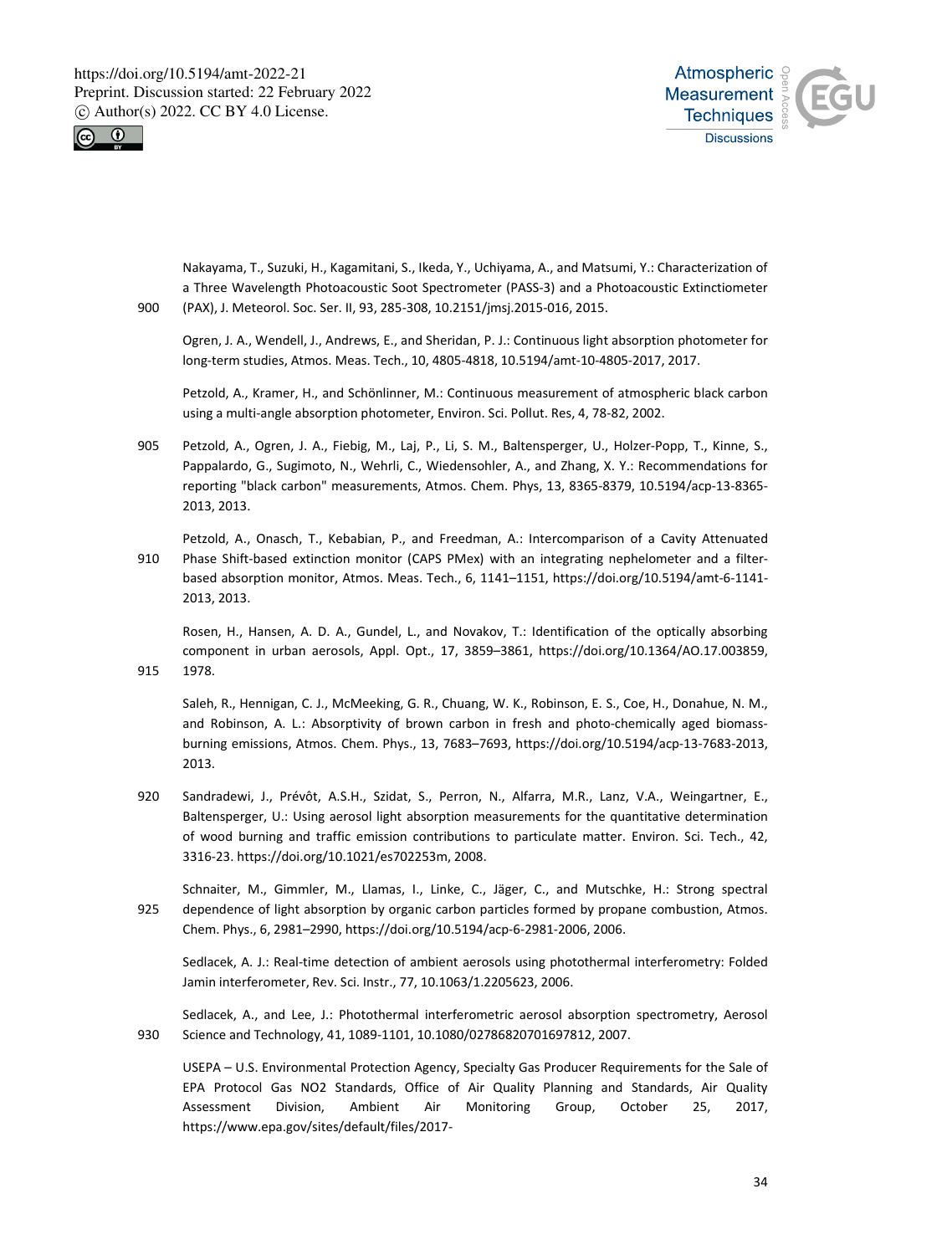



935 11/documents/no2 cylinder guidance for gas producers v3.0.pdf (last access: 21 September 2021), 2017.

Vandaele, A. C., Hermans, C., Fally, S., Carleer, M., Colin, R., Merienne, M. F., Jenouvrier, A., and Coquart, B.: High-resolution Fourier transform measurement of the NO2 visible and nearinfrared absorption cross sections: Temperature and pressure effects, J Geophys Res-Atmos, 107, 13, 940 10.1029/2001jd000971, 2002.

Virkkula, A.: Modeled source apportionment of black carbon particles coated with a light-scattering shell, Atmos. Meas. Tech. Discuss., https://doi.org/10.5194/amt-2020-438, accepted, 2020.

Virkkula, A., Mäkelä, T., Hillamo, R., Yli-Tuomi, T., Hirsikko, A., Hämeri, K., and Koponen, I. K.: A simple procedure for correcting loading effects of aethalometer data, J. Air Waste Manage., 57, 1214–1222, 945 doi:10.3155/1047-3289.57.10.1214, 2007.

Visser, B., Röhrbein, J., Steigmeier, P., Drinovec, L., Močnik, G., and Weingartner, E.: A single-beam photothermal interferometer for in situ measurements of aerosol light absorption, Atmos. Meas. Tech., 13, 7097–7111, https://doi.org/10.5194/amt-13-7097-2020, 2020.

Weingartner, E., Saathoff, H., Schnaiter, M., Streit, N., Bitnar, B., and Baltensperger, U.: Absorption of 950 light by soot particles: determination of the absorption coefficient by means of aethalometers, J. Aerosol Sci., 34, 1445-1463, 2003.

Wiedensohler, A., Wiesner, A., Weinhold, K., Birmili, W., Hermann, M., Merkel, M., Müller, T., Pfeifer, S., Schmidt, A., Tuch, T., Velarde, F., Quincey, P., Seeger, S., and Nowak, A.: Mobility particle size spectrometers: Calibration procedures and measurement uncertainties, Aerosol Sci. Technol., 52, 955 146–164, https://doi.org/10.1080/02786826.2017.1387229, 2018.

Yus-Díez, J., Bernardoni, V., Močnik, G., Alastuey, A., Ciniglia, D., Ivančič, M., Querol, X., Perez, N., Reche, C., Rigler, M., Vecchi, R., Valentini, S., and Pandolfi, M.: Determination of the multiplescattering correction factor and its cross-sensitivity to scattering and wavelength dependence for different AE33 Aethalometer filter tapes: a multi-instrumental approach, Atmos. Meas. Tech., 14, 960 6335–6355, https://doi.org/10.5194/amt-14-6335-2021, 2021

Zanatta, M., Gysel, M., Bukowiecki, N., Muller, T., Weingartner, E., Areskoug, H., Fiebig, M., Yttri, K. E., Mihalopoulos, N., Kouvarakis, G., Beddows, D., Harrison, R. M., Cavalli, F., Putaud, J. P., Spindler, G., Wiedensohler, A., Alastuey, A., Pandolfi, M., Sellegri, K., Swietlicki, E., Jaffrezo, J. L., Baltensperger, U., and Laj, P.: A European aerosol phenomenology-5: Climatology of black carbon optical properties 965 at 9 regional background sites across Europe, Atmospheric Environment, 145, 346-364,

10.1016/j.atmosenv.2016.09.035, 2016.

Zhang, Y., Favez, O., Canonaco, F., Liu, D., Močnik, G., Amodeo, T., Sciare, J., Prévôt, A. S. H., Gros, V., and Albinet, A.: Evidence of major secondary organic aerosol contribution to lensing effect black carbon absorption enhancement, npj Climate and Atmospheric Science, 1, 10.1038/s41612-018- 970 0056-2, 2018.

Zotter, P., Herich, H., Gysel, M., El-Haddad, I., Zhang, Y., Močnik, G., Hüglin, C., Baltensperger, U., Szidat, S., and Prévôt, A. S. H.: Evaluation of the absorption Ångström exponents for traffic and wood